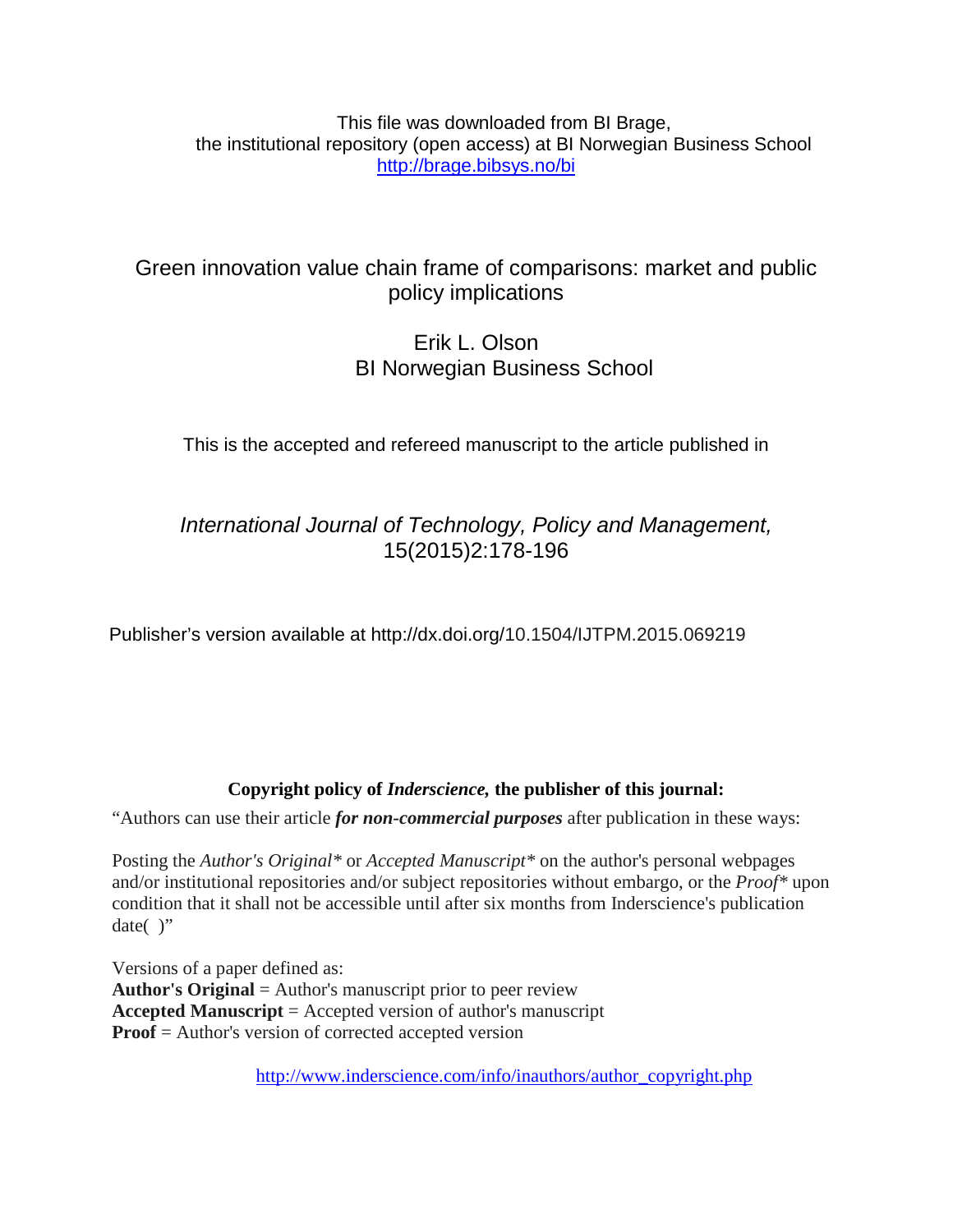## **Green Innovation Value Chain Frame of Comparisons: Market and Public Policy Implications**

4 December 2014

Professor Erik L.Olson BI Norwegian Business School Nydalsveien 37 0484 Oslo, Norway e-mail: erik.olson@bi.no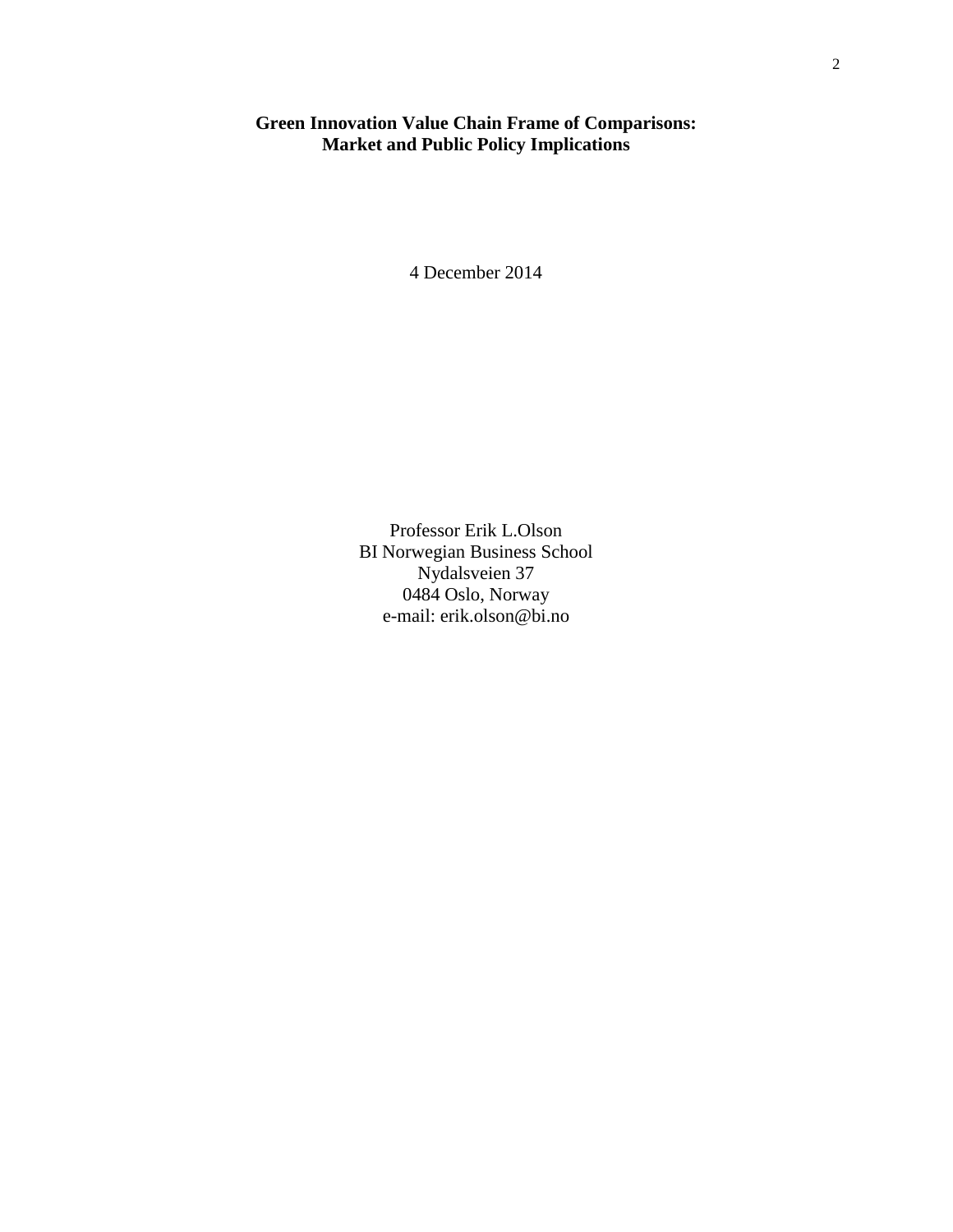## **Author Bio**

Erik L. Olson is a professor of marketing at the BI Norwegian Business School in Oslo, Norway. His research interests include communication effectiveness, and new product and technology development and market acceptance. His research has been published in numerous conferences, books, and journals including the *Journal of Product Innovation Management*, *Journal of the Academy of Marketing Science, Journal of Business Research, Journal of Advertising*, and *Journal of Cleaner Production*.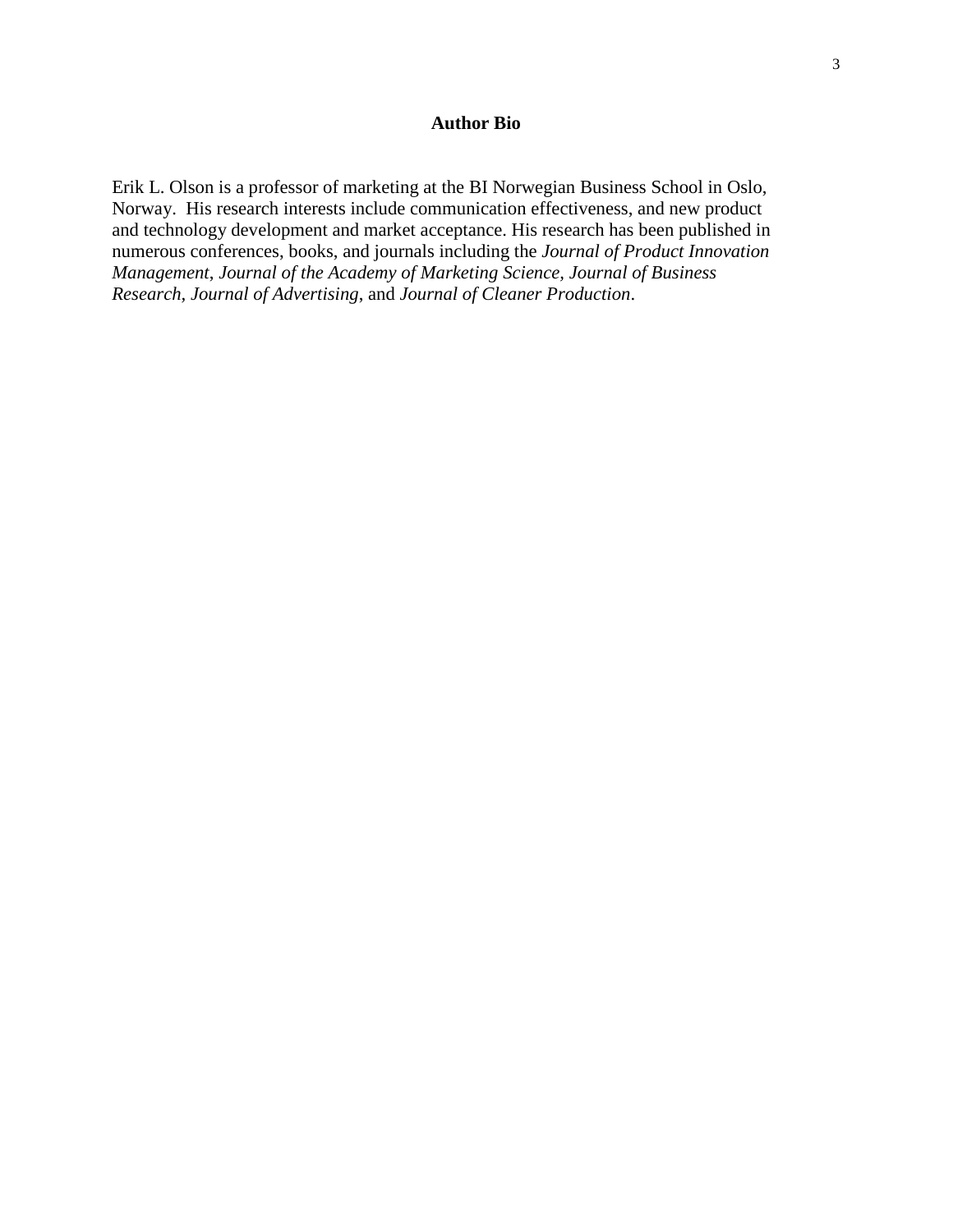## **Green Innovation Value Chain Frame of Comparisons: Market and Public Policy Implications**

## **Abstract**

The green innovation value-chain (GIVC) is a framework that compares the relative attractiveness of a green technology with conventional competitors(s) along stakeholder links representing the manufacturer, distributor, end-user, government, and the environment. Previous GIVC analyses have examined hybrid car and PV solar technologies, and conclude that each provides poor financial and environmental returns across the GIVC links in comparison with the most similar gasoline powered car and natural gas generated electricity respectively. The current research addresses the potential bias of using a single comparison point by including additional competing products/technologies that reflect actual marketplace or public policy advocated technology substitution. Although some of the new comparisons provide more encouraging green technology results than the earlier analyses, the overall conclusion remains that neither technology is likely to be attractive to stakeholders and widely displace the new comparison points. The market and public policy implications of the findings are then discussed.

Keywords: green innovation value chain; innovation diffusion; solar power; green vehicles; green subsidies.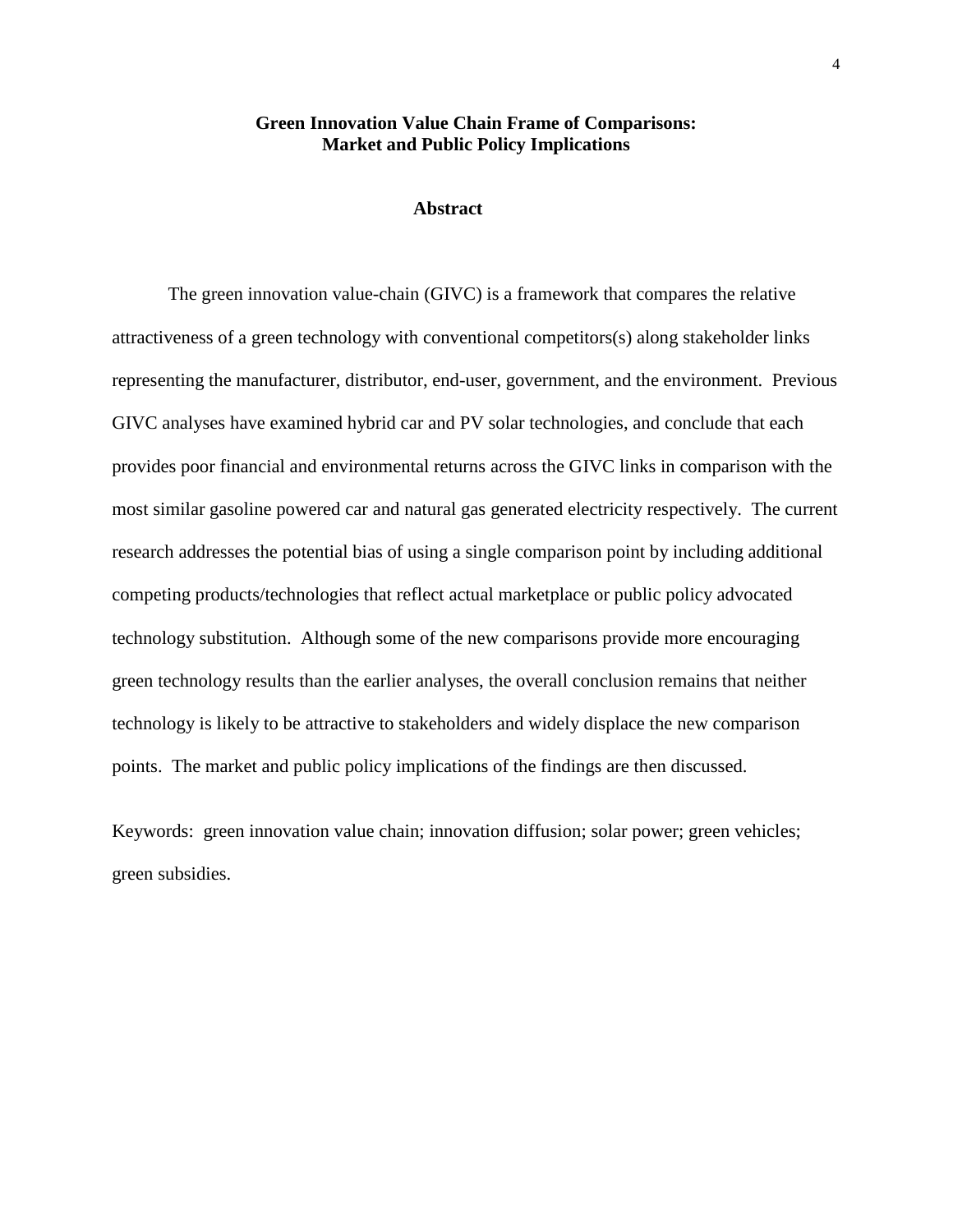## **1.0 Introduction**

Widespread worries regarding rising energy prices, unstable energy supplies, anthropologic climate change, environmental degradation, and unsustainable development are spurring private and public sector investments in green technologies and products (Hardgadon and Kenney, 2012; Peattie and Peattie, 2009). Although public and private investors have spent billions to encourage the adoption of green technologies to replace dirtier conventional technologies, such investments do not always result in the desired level and type of substitution. In Germany for example, heavily subsidized renewable energy technologies are being used to replace relatively clean nuclear power, while at the same time the largest and growing share of German electricity is generated by relatively dirty coal-fired electricity generation plants (Burger, 2013; Friederici, 2013). Similarly, in the United States the most popular trade-in for buyers of the subsidized Chevrolet Volt extended range electric car (a.k.a. plug-in hybrid) is the also green Toyota Prius gas-electric hybrid, rather than more fuel thirsty vehicles (Weaver, 2012; Lienert, 2004).

The Green Innovation Value Chain (GIVC) is a recently introduced framework for analyzing the financial and environmental competitiveness of green technologies to determine their adoption prospects. GIVC analysis compares green technologies with conventional 'brown' technologies across each link of a chain that is comprised of manufacturers, distributors, end-users, government, and the environment to determine the green technology's relative financial and environmental value within each link and across the entire value chain. The framework was first demonstrated with a comparison of hybrid cars and their conventional equivalents, where hybrids were found to be less profitable to car manufacturers and dealers, more costly to consumers, provided very expensive reductions in CO2 emissions, and a poor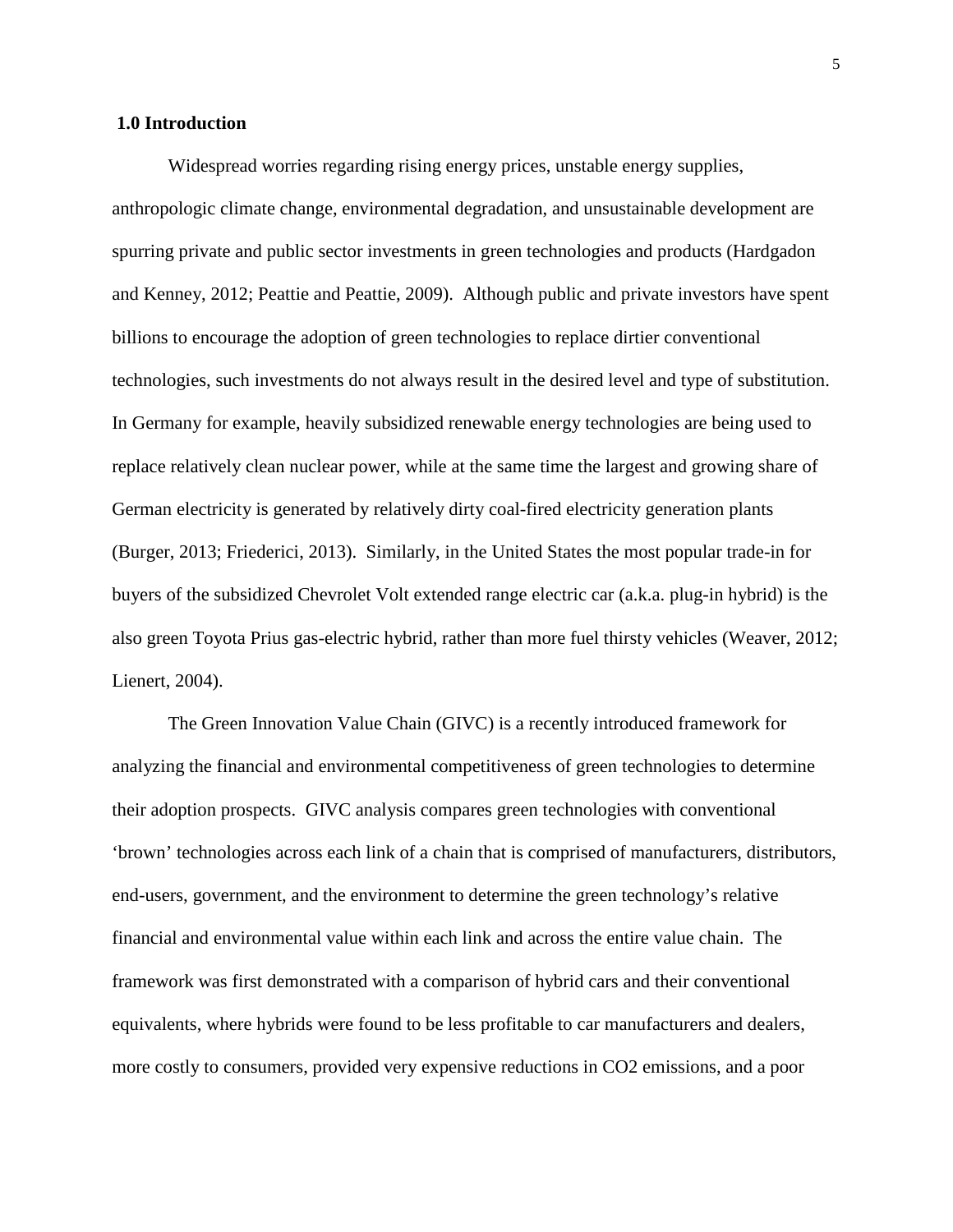financial return for government funded hybrid subsidies (Olson, 2013). A second GIVC study compared photovoltaic (PV) solar generated electricity with natural gas generated electricity, and again found green technology financial deficits across all the chain links and a poor environmental return (Olson, 2014). Although the results of both GIVC demonstrations show substantial financial deficits that would need to be reduced in order to improve the likelihood of widespread adoption, each case limited the comparison to a single conventional competitor and hence may provide an incomplete picture of either green technology's current prospects. Thus the purpose of this research is to examine the sensitivity of the GIVC analysis to the use of alternative competitors that more fully reflect the technology substitutions hoped for by public policy makers and the actual technology substitutions occuring via customer choices in the market place.

## **2.0 Background**

Although governments around the world have enacted policies to encourage green technology adoption, scholarly literature has also encouraged firms to 'green' their manufacturing, distribution, and products as a strategic path that will provide them and society with both environmental and economic benefits (e.g. Porter and van der Linde, 1995; Porter and Reinhardt, 2007; Unruh and Ettenson, 2010). Despite a great deal of public and private investment in green technologies, however, actual market place adoption has frequently been slower and/or more costly than planned (Olson, 2013). For example, U.S. President Obama used his 2011 State of the Union address to propose putting one million electric vehicles (EVs) on American roads by 2015 through the implementation of a variety of incentives and subsidies, but actual sales during the intervening period have fallen far behind the level necessary to achieve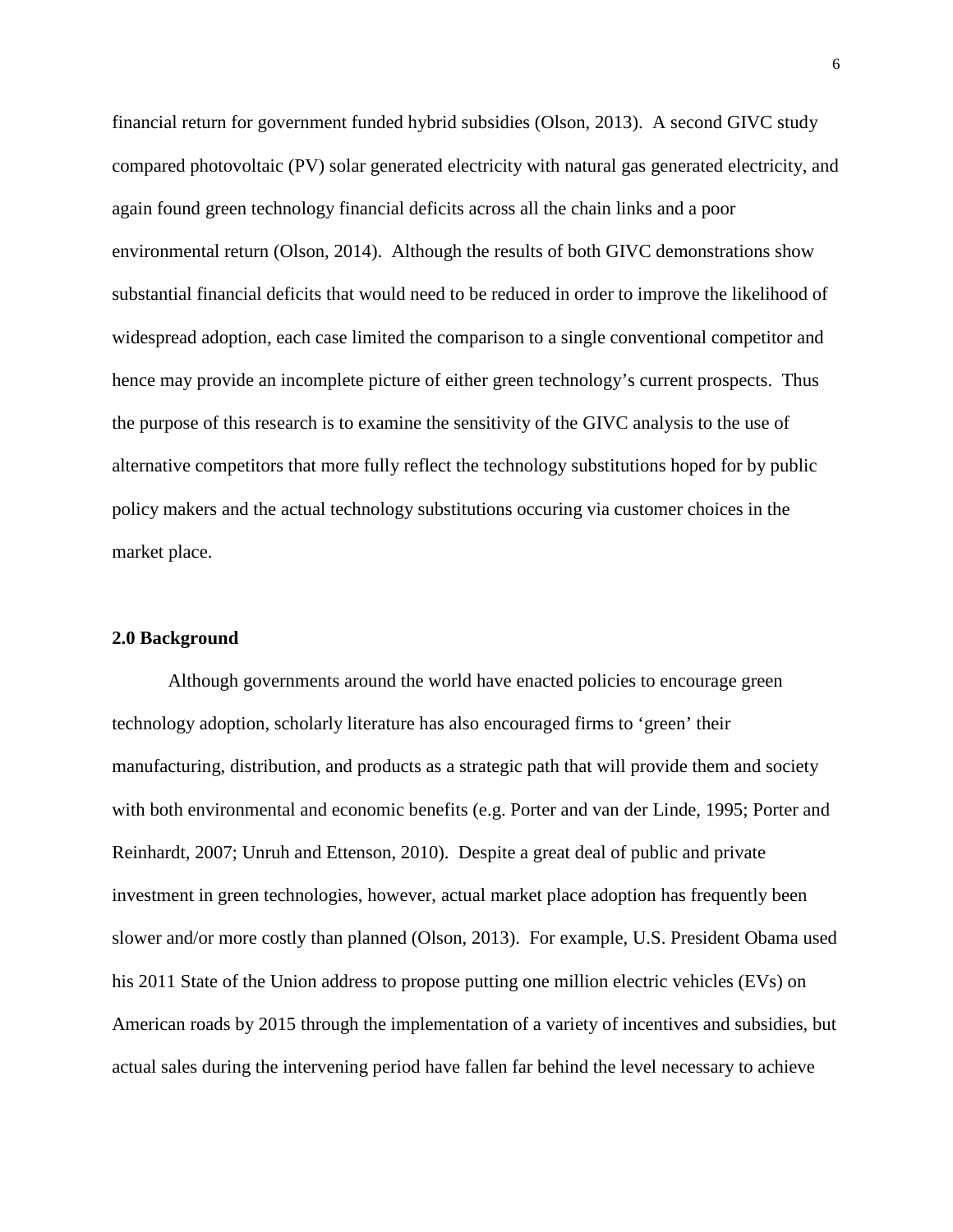this goal (DOE, 2011; EDTA, 2013). In contrast, generous renewable energy subsidies has resulted in more solar panel installations than predicted by public policy experts in several major markets, resulting in unanticipated levels of subsidy expenditures and high electricity prices, which in turn have led to widespread solar subsidy cutbacks (Bryce, 2014; Olson, 2014). The slow pace of green technology adoption and/or cutbacks in public subsidies have also been at least partly responsible for many high profile bankruptcies among green technology firms including solar panel producers Solyndra, Evergreen, Spectrawatt and Solon, and electric car manufacturers Aptera, Bright, Coda, Fisker, and Think (Attkisson, 2012; Plumer, 2012; Solomon, 2011).

The financial losses suffered by public and private investors of under-performing and/or failing green technologies and firms was the impetus for development of the GIVC framework as a means of evaluating green technology competitiveness vs. the conventional competitors they might replace (Olson, 2013). GIVC analysis utilizes elements of traditional value-chain and lifecycle assessment (LCA) to determine the value that green products provide key stakeholders, who comprise each link of the chain (Olson, 2013, Olson, 2014). In so doing, GIVC analysis takes a broad perspective in evaluating adoption prospects by including all key stakeholders that are potential suppliers, buyers/users, and subsidizers of the green technology.

## 2.1 Combining Value-chain Analysis and Life cycle Assessment

Value-chain analysis traditionally focuses on the positive and negative financial implications that activities such as logistics, operations, and marketing/sales can have on the costs and pricing power of a firm's product, but typically ignores important external stakeholders by limiting analysis to activities within a specific firm (Ginsberg and Bloom, 2003; Rehfeld, et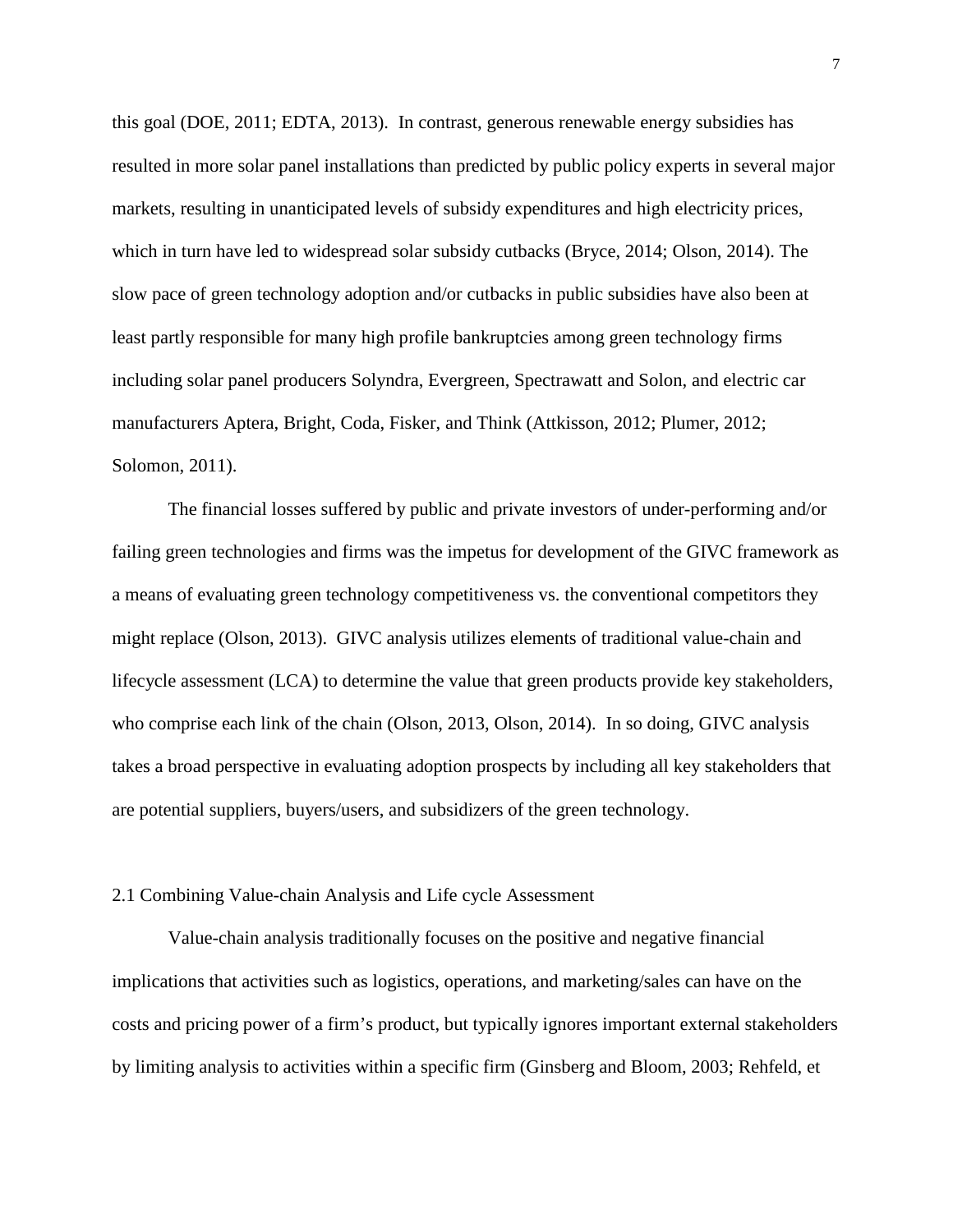al., 2007). In contrast, LCA utilizes a multi-stakeholder approach in the calculation of total emissions through each phase of the product's life cycle from raw material extraction to final use and disposal, but typically ignores financial implications (Albino et al,. 2009, Hermann et al., 2006). GIVC combines the financial elements from value chain analysis with the environmental focus of traditional LCA across the key stakeholders that represent each link of the chain, which provides a more complete and diagnostic assessment of a green technology's prospects for achieving widespread adoption (Olson, 2014).

## 2.2 Green Innovation Value Chain

The GIVC assumes that moving beyond niche market status requires the green technology to provide 'win-win-win' outcomes vs. conventional competitors across each separate chain link, which contrasts with the 'lose-lose-lose' outcomes for hybrid cars and PV solar found in earlier GIVC analyses (Olson, 2013; Olson, 2014). Both of these comparisons concluded that major improvements in green technology performance and/or relative cost were needed to widely replace the comparison conventional technology, and that current government supports were insufficient to overcome the deficits among the links while at the same time being overly generous relative to the economic value of the provided environmental benefits. In each of these cases, however, conclusions were based on a single conventional technology frame-ofcomparison. Thus for hybrid cars, the comparison was with the most technically similar conventional version of the same/similar car (i.e. the Chevrolet Volt plug-in hybrid vs. the similarly sized and component sharing gasoline Chevrolet Cruze), while for PV solar the comparison was with natural gas generated electricity, the fastest growing source of carbonbased electricity in the U.S. Although both of these comparisons are reasonable, they do not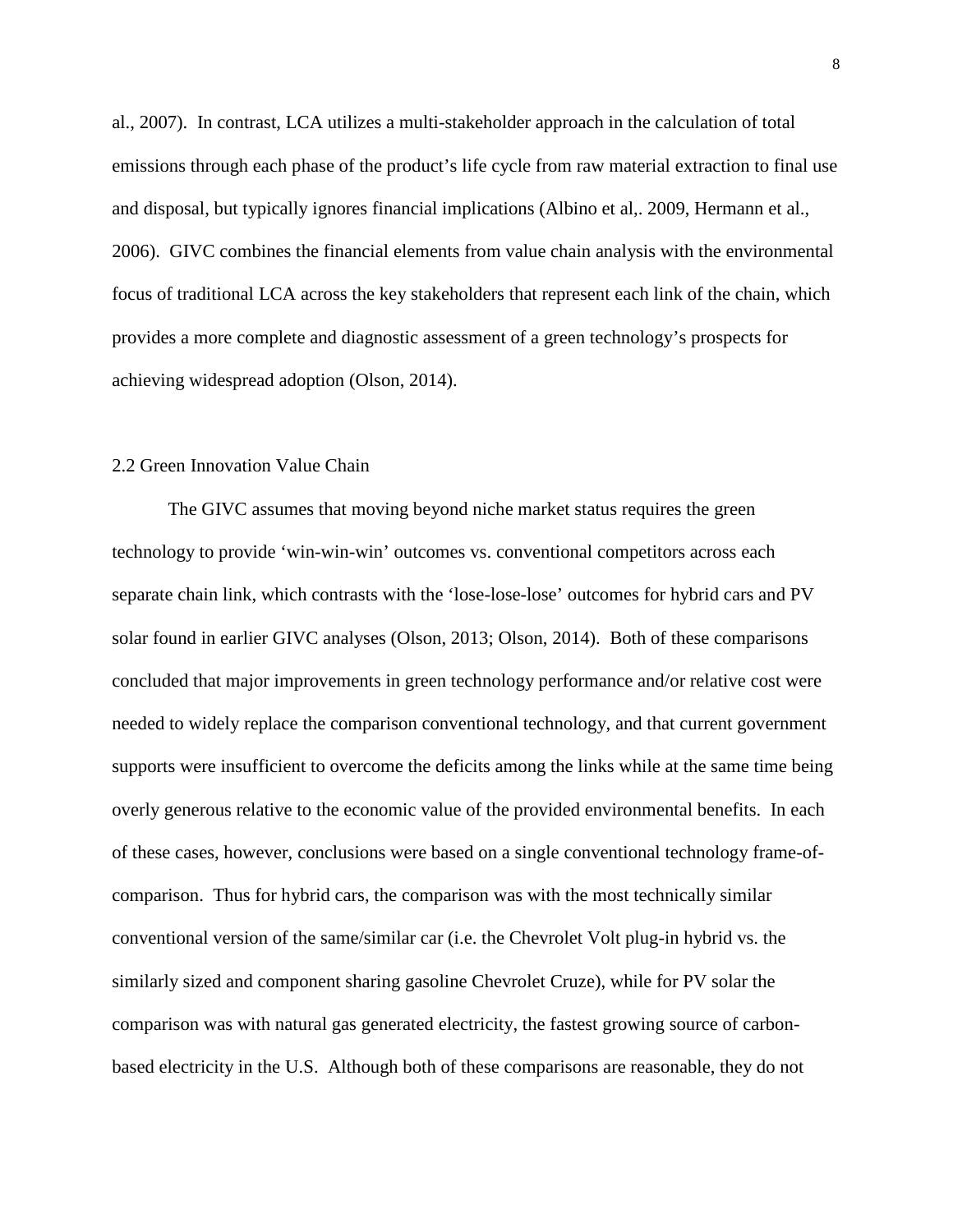necessarily reflect the desired or actual technology substitution effects of government policy makers and marketplace participants, and thus the conclusions offer an incomplete picture of each technology's current state of competitiveness. This is an important limitation, because the value of GIVC analysis to public and private technology evaluators is dependent on avoiding pro-green or anti-green biases in the selection of comparison points and assumptions (Olson, 2013, Olson, 2014). The sensitivity of the earlier GIVC analyses conclusions to public policy and market endorsed alternative frames-of-reference is examined in the following sections where coal and nuclear generated electricity are added to the earlier PV solar comparison, and the Chevrolet Silverado pickup and Toyota Prius are added to the earlier Chevrolet Volt comparison.

#### **3.0 Chevrolet Volt GIVC case**

Since the 1970s, various U.S. government policies and subsidies have attempted to encourage the adoption of greener vehicles and/or discourage the manufacture and sale of gas guzzling large cars and trucks (Olson and Thjomoe, 2010). These policies include increasing fuel economy standards (CAFE), tax-credits for hybrid and battery-powever electric vehicle purchasers, and the 2009 "Cash for Clunkers" program to encourage the scrapping of older thirsty vehicles by providing consumers with up to \$4,500 for their old vehicle when they purchased a new fuel efficient vehicle (Olson, 2013; Shepardson, 2013). Despite these decades long efforts to encourage a consumer shift away from large thirsty vehicles, full-size pickups from either Ford or General Motors have continously been the top selling vehicle in the U.S. market since the mid-1980s, and during 2013 eight out of the top ten selling vehicles in the U.S. were large pickups, full-size cars, or SUVs (Gasnier, 1986; Mays, 2014). The difficulties in shifting U.S. car buyers out of their favored large trucks and cars is illustrated by fact that the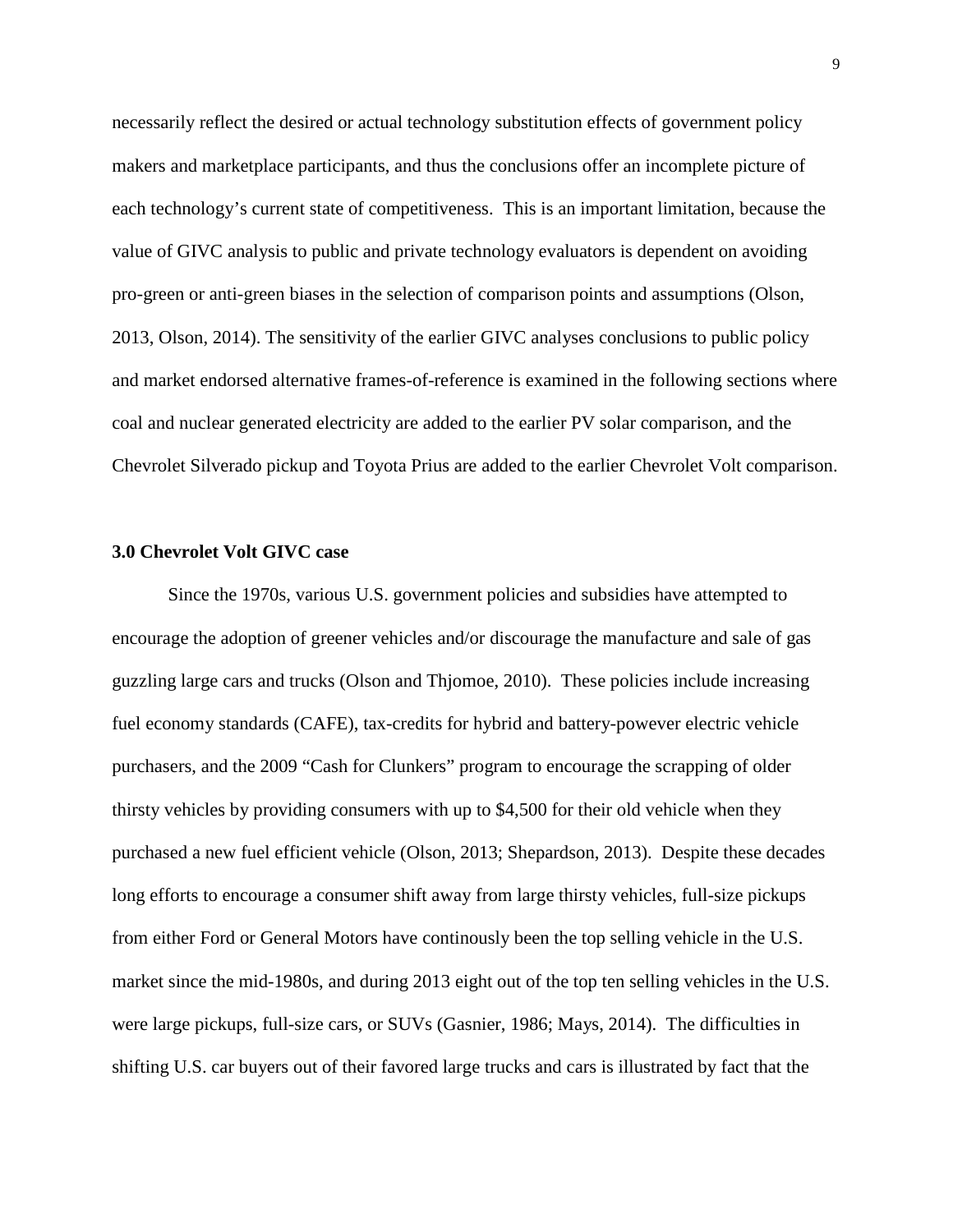\$7,500 federal EV tax credit provided to Chevrolet Volt buyers has its greatest impact on owners of the fuel efficient Toyota Prius hybrid, which has been the most popular Volt trade-in (Lienert, 2014; Weaver, 2012).

The earlier GIVC analysis compared all gasoline-electric hybrid cars sold in the U.S. market at the end of 2010 with their conventional equivalents, on relative profitability and emissions for the manufacturer, retailer (dealer), consumer, and the government (Olson, 2013). The Chevrolet Volt plug-in hybrid was found to offer the largest potential emission reduction among all the hybrids on the market, and for that reason is the focus of the current analysis utilizing the desired and actual technology substitution behavior of the marketplace. As noted in the detailed discussion that follows, the current comparison uses the assumptions and scenarios from the previous study to make two new comparisons that include: 1) the public policy desired substitution scenario of a Chevrolet Volt replacing the would-be purchase of a conventional Chevrolet Silverado pickup, and 2) the Toyota Prius to represent the most common Volt trade-in. Both scenarios are presented with updated volume, cost, and pricing data displayed in table 1 that reflect the influence of market changes since the late 2010 data collection of the previous study.

## 3.1 Volt Manufacturer Link

The GIVC manufacturer link reflects the added costs for the plug-in hybrid hardware development and manufacturing (i.e. batteries, electric motors, gearboxes, etc.), as well as the cost of developing the platform that houses the hardware (i.e. chassis, body, and conventional gasoline engine of the vehicle). Estimates for these costs are based on the earlier study that assumes a 3-year development period and a 6-year market life reflecting the 2010 U.S. annual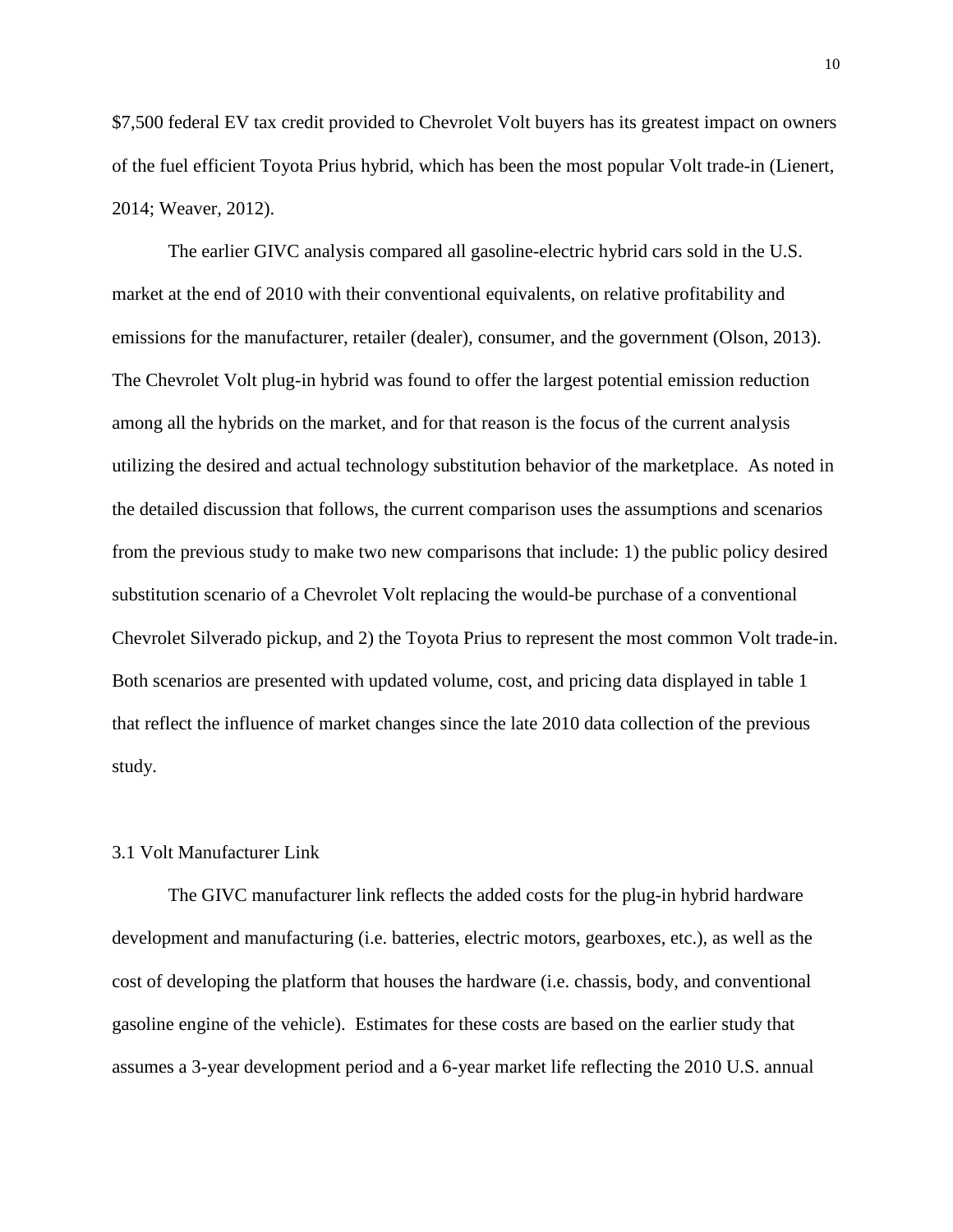sales rate, and a total development cost of \$1.66 billion (Olson. 2013). Per unit development cost amortization are calculated by dividing the estimated 6-year sales volume into the estimated total development costs, while hybrid hardware manufacturing costs are calculated as the invoice price difference between the Volt and the Chevrolet Cruze. As with the earlier study, estimated costs and revenues are discounted by the manufacturer cost of capital (4.0% for Toyota and 5.1% for GM), and a cost of capital profit margin goal is assumed for each vehicle (Olson. 2013). Table 1 presents the data that is the basis for the current comparisons, which reflect changes since the original 2010 time-frame including: 1) the higher 2012 global sales rate used for development cost amortization, 2) \$5,000 and \$10,000 cuts in the Volt's retail price and manufacturing costs respectively announced by GM in 2013, and 3) higher 2013 average fuel prices (Bennett. 2013).

Table 2, section 1 presents the results of manufacturer link Volt comparison with the Prius, Silverado, and Cruze, with relative manufacturer profits for the Volt ranging from -\$5,024 vs. the Prius to -\$12,104 vs. the Silverado. The Volt vs. Cruze results change from -\$10,177 in the earlier study, to the current -\$5,838 for a 43% improvement, reflecting the Volt's improved sales rate and reduced manufacturing cost.

#### 3.2 Volt Distributor Link

The GIVC distributor link reflects the relative inventory holding costs, retailer margins, and retail prices of the comparison vehicles, and uses the same values from the earlier GIVC analysis with the exception of using the Volt's recently lowered retail price (Olson 2013). Table 2, section 2 shows that the Volt improves retail profits by \$219 vs. the Prius, and -\$1,894 vs. the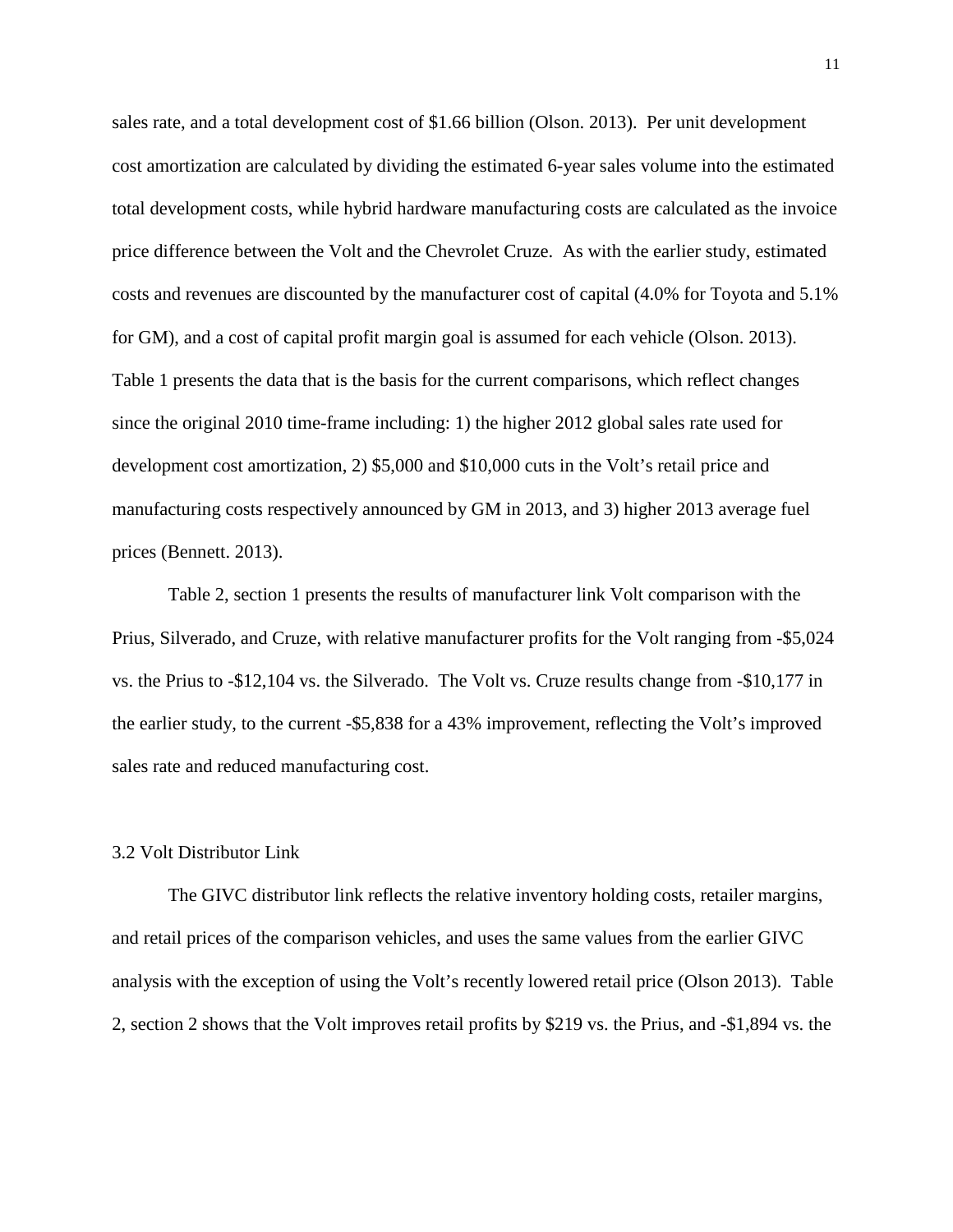Silverado. The earlier Cruze comparison shows the Volt offering retailers a \$739 higher profit, which is reduced to \$500 due to the 2013 reduction in the Volt's retail price.

#### 3.3 Volt End-User Link

As with the earlier comparison, the GIVC end-user link calculations are based on a five year ownership period, and two annual driving rates: Scenario 1 uses 15,000 miles per year typical in the U.S., and scenario 2 uses 7,500 miles per year. Full retail price is assumed in the purchase, and the net present value (NPV) of the annual ownership costs utilizes a 7.5% discount rate and includes annual expenses for fuel and insurance, as well as the resale value at the end of the 5-year ownership period (see table 1). Fuel prices reflect the 2013 U.S. average of \$3.50 per gallon for regular gasoline, \$3.82 per gallon for the premium fuel required by the Volt, and \$0.12 per kWh for recharging the Volt's batteries based on the EPA assumption that battery power is utilized for 50% of the annual mileage. To simplify the comparisons, resale value, insurance, and maintenance are assumed to be the same regardless of the annual mileage scenario.

The results from table 2, section 3, show that the Volt has a deficit of -\$12,706 (7,500 annual miles) and -\$11,233 (15,000 annual miles) respectively vs. the Prius, while saving the first owner \$721 and \$6,763 respectively vs. the Silverado. The earlier Volt comparison found a deficit of -\$16,266 (7,500 annual miles) and -\$15,826 (15,000 miles) vs. the Cruze, while the current results finds respective deficits of -\$16,290 and -\$15,874. As with the earlier comparison, these results confirm that Volt owners financially benefit from additional driving vs. all the comparison vehicles because more miles provide greater opportunity to take advantage of the Volt's lower fuel use.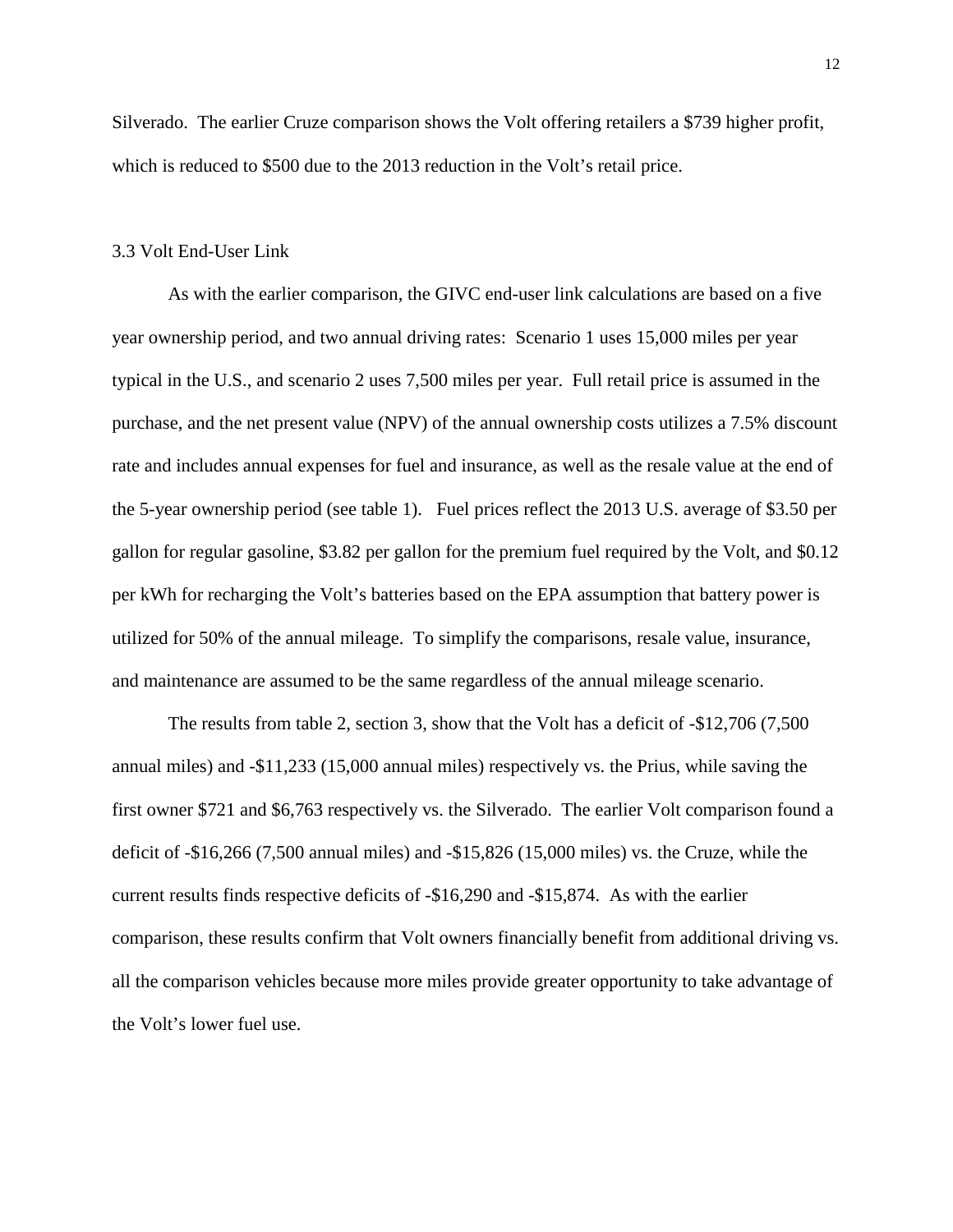3.4 Volt Government Link

The GIVC government link examines the attractiveness of green vehicle subsidies in compensating the manufacturer, distributor, and consumer links for their 'green' Volt sacrifices. Table 2, section 4 shows that the respective total link 7,500 and 15,000 mile deficits for the Volt are -\$17,511 and -\$16,038 vs. the Prius, and -\$13,277 and -\$7,235 respectively for the Silverado, before any federal aid to link members is considered. The earlier Cruze deficit vs. the Volt was - \$25,472 (7,500) and -\$25,035 (15,000), and currently -\$21,628 and -\$21,212 respectively. GM specifically received government grants and tax breaks totaling more than \$300 million for the Volt project, and Volt retail customers can benefit from \$7,500 in federal tax credits (Gantert 2011). When these federal benefits are included, the Volt deficits are -\$8,417 and -\$6,944 vs. the Prius, and -\$2,712 at 7,500 miles per year vs. the Silverado. At 15,000 miles per year, the government benefits create a surplus of \$3,330 across the Silverado chain. For the Cruze, the post-subsidy losses are -\$12,534 and - \$12,118 for the 7,500 and 15,000 miles scenarios respectively. Thus only in the high annual mileage Volt vs. Silverado scenario do government subsidies offset the Volt's deficits across the manufacturer, distributor, and end-user links.

#### 3.5 Volt Environment Link

GIVC analysis assumes that government support should be provided to green technologies that offer environmental benefits that are more valuable than predicted and/or foreseeable overall link losses (Olson. 2013). The GIVC environmental link utilizes LCA analysis covering each vehicle's lifetime CO2 equivalent emissions that are based on emissions from vehicle manufacturing + driving + scrapping of the Volt vs. the comparison vehicles. The U.S. Department of Energy calculates that the hybrid's lower fuel use and emissions are at least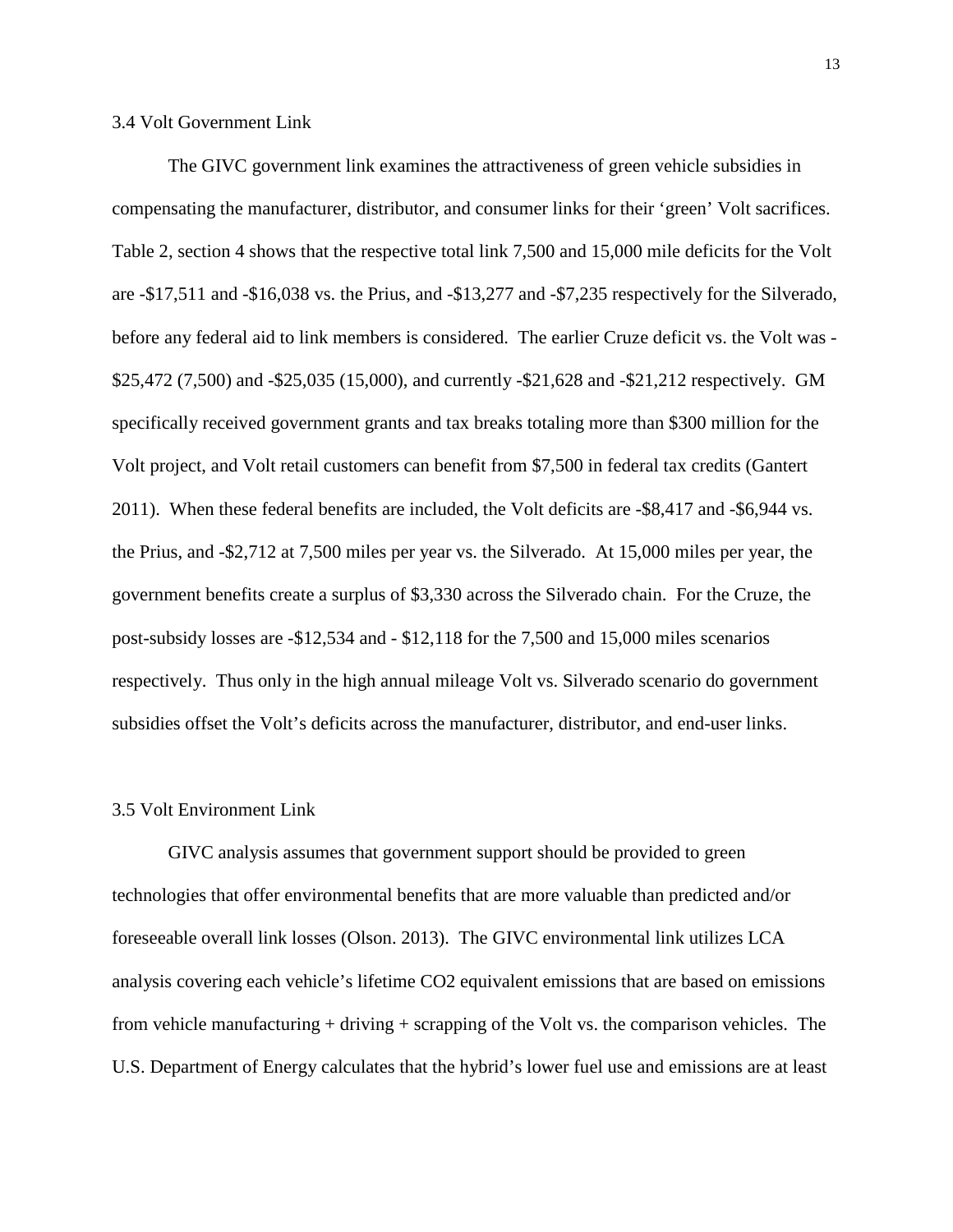partially offset by higher manufacturing and scrapping emissions related to the energy intensive extra electric hardware and use of exotic materials (i.e. rare earths, aluminum, etc.) (Paster. 2007). Table 1 shows that when utilizing the same manufacturing and scrapping emissions from Olson, (2013), the Volt at 7,500 miles per year will generate 29 tons of CO2 equivalent emissions during the first 5 years, and 46 tons during its lifetime, vs. 29 and 51 for the Cruze, 30 and 46 for the Prius, and 56 and 99 for the Silverado respectively. At 15,000 miles per year, the Volt will generate 32 tons during the first 5 years, and 51 tons during its lifetime, while the comparable figures for the Cruze, Prius, and Silverado are 40 and 60, 38 and 53, and 77 and 118 respectively. Thus the Volt's CO2 equivalent emission reductions vs. the comparison vehicles range from 0 to 67 tons (see table 2, section 5), which are divided into the GIVC total deficits to calculate the cost per ton.

As shown in table 2, section 6, the Volt's cost per CO2 equivalent ton reduced for the first 5 years of ownership is \$17,511 vs. the Prius at 7,500 miles per year, and \$2,673 at 15,000 miles per year, and \$492 and \$161 respectively vs. the Silverado. Due to the lack of CO2 reduction vs. the Cruze, the cost per ton is infinity at 7,500 miles per year in both the previous and current analysis, and \$3,129 and \$2,652 respectively at 15,000 miles per year. Vehicle lifetime figures are infinity at 7,500 miles per year vs. the Prius, and -\$11 per ton vs. the Silverado, while at 15,000 miles per year the cost is \$7,967 vs. the Prius and -\$138 vs. the Silverado. The Cruze lifetime comparison was \$5,692 (7,500) and \$2,811 (15,000) in the previous study, and \$4,877 and \$2,397 respectively in the current analysis. These cost figures per CO2 equivalent ton reduced via Volt adoption are then compared to previous economic analyses of the social, economic, and environmental benefits from a one-ton reduction in CO2 emissions, which are typically valued at less than \$50 per ton (Tol. 2007). This means that only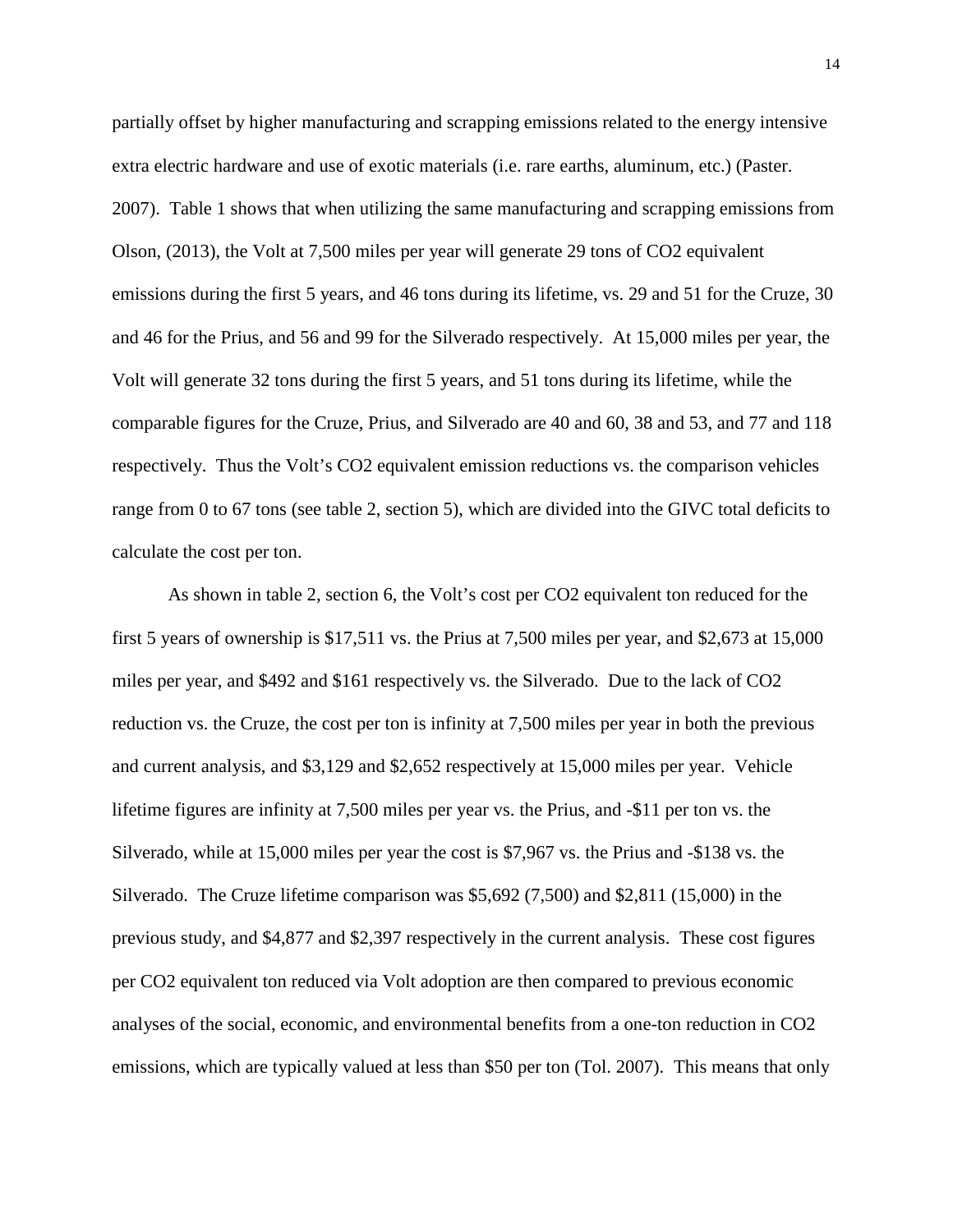the lifetime comparison between the Volt and the Silverado provides a total GIVC cost that is lower than \$50 per ton value of the emission reduction benefits. In all other scenarios the Volt offers a poor environmental return compared to the more similarly sized Prius or Cruze or the original owner of the large Silverado.

## 3.6 Volt Link Summary

The Volt's current GIVC deficits do not provide support for government and manufacturer link Volt investments unless future projections show a high likelihood that technology advances can quickly and dramatically reduce or eliminate the deficits, OR that major portions of large-vehicle buyers will start adopting the Volt. For example, recent studies predict that higher volume production may reduce the price of hybrid batteries and other components as much as 60% by 2020 (Mosquet et al., 2011). Yet even is such reductions would occur they could not completely close the cost gap with conventional cars, because of the need for both gasoline and electric powertrains, and this system redundancy essentially doubles the price of a car's most expensive component (Richard, 2009). Furthermore the Volt's disappointing sales and overall negative GIVC results suggests that current government supports are inadequate for achieving the sales volume necessary to reduce costs, but overly generous given the poor environmental returns on taxpayer money, particularly when the subsidies are most persuasive in attracting buyers of relatively clean cars such as the Prius.

#### **4.0 PV Solar Green Innovation Value Chain**

Due to its low cost and wide availability, coal is the world's most popular fuel for generating electricity, but also the dirtiest fossil fuel source in terms of greenhouse gas emissions (EIA, 2012; WCA, 2013). In contrast, nuclear generated electricity is among the cleanest, but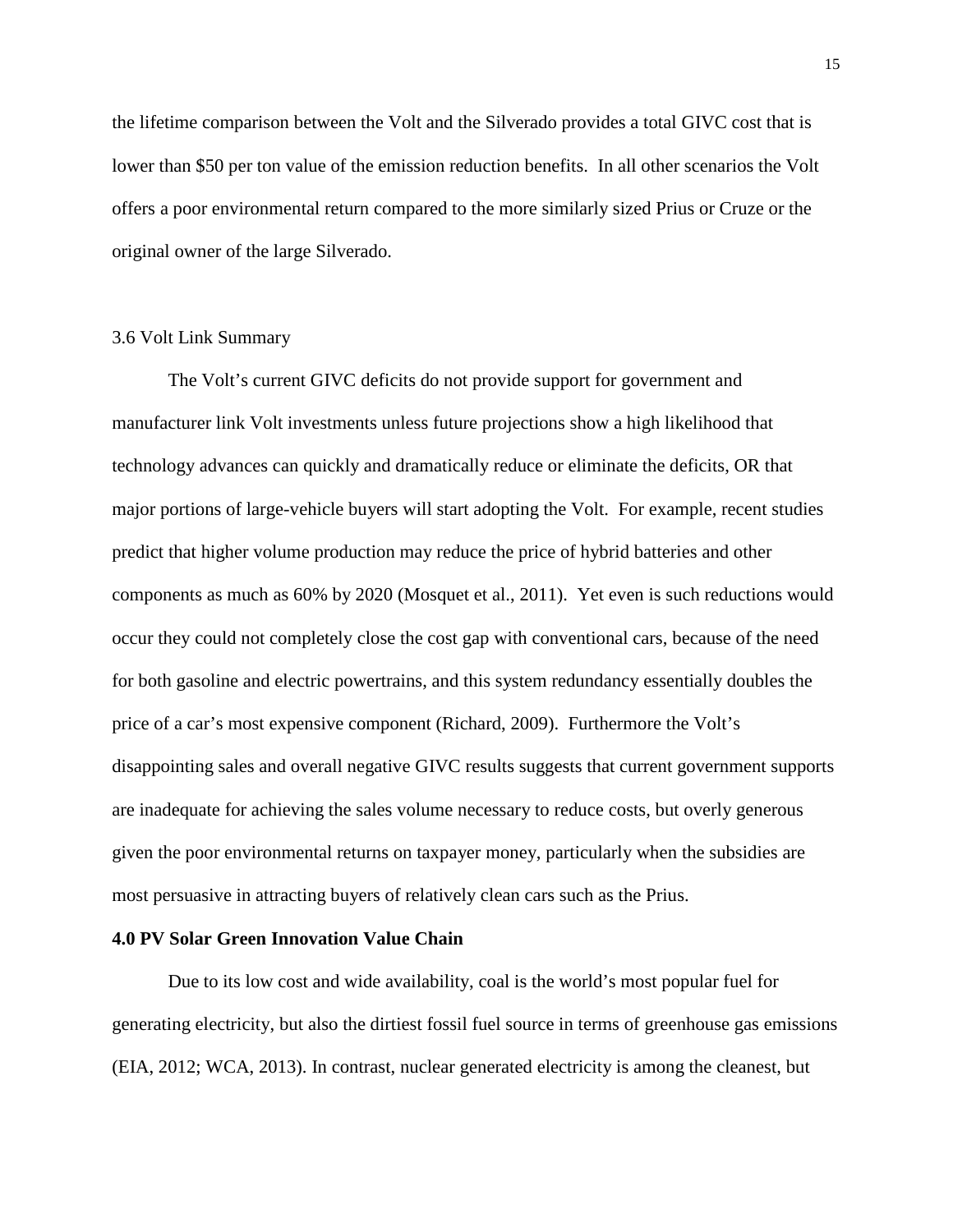fears about nuclear accidents caused by human-error (e.g. Chernobyl) or acts of nature (e.g. Fukushima Dai-Ichi) has resulted in the closure of many older nuclear plants and the postponement or cancellation of new plant construction in many developed countries (Douglas, 2013; Brown, 2013). This is illustrated by recent trends that find newly installed renewable energy sources in the U.S., Japan, and Germany largely taking the place of nuclear power, while coal's share remains dominant (Friederici, 2013; Roney, 2013). Thus in Germany, while solar generated electricity grew by 44.5% in 2012 vs. 2011 and accounted for 5.7% of total German electricity generation, coal generated electricity also grew by 8.1%, and accounted for 52% of total production, while nuclear power's share shrank by 8.4% (Burger, 2013). In the U.S., nuclear's share has dropped 4% since 2011 due to increasing regulations and fuel prices that raise building and operating costs in the face of competition from natural gas and subsidized renewables (Brown, 2013).

The earlier GIVC analysis compared PV solar with natural gas generated electricity, the fastest growing carbon-fueled source of electricity in the U.S. (EIA, 2012; Smil, 2012), and concluded that PV solar offered poor financial and environmental returns (Olson, 2014). The current GIVC analysis of PV solar will use the same assumptions and source materials as the earlier analysis (see table 3), but adds coal and nuclear power as PV solar competitors due to widespread public policies designed to encourage their replacement by renewable sources.

## 4.1 PV Solar Manufacturer Link

The manufacturer link of the PV solar GIVC chain is based on the profitability of solar panel manufacturing vs. the manufacturing of steam turbines that are used by natural gas, coal, and nuclear power plants to generate electricity. Due to heavy losses and numerous recent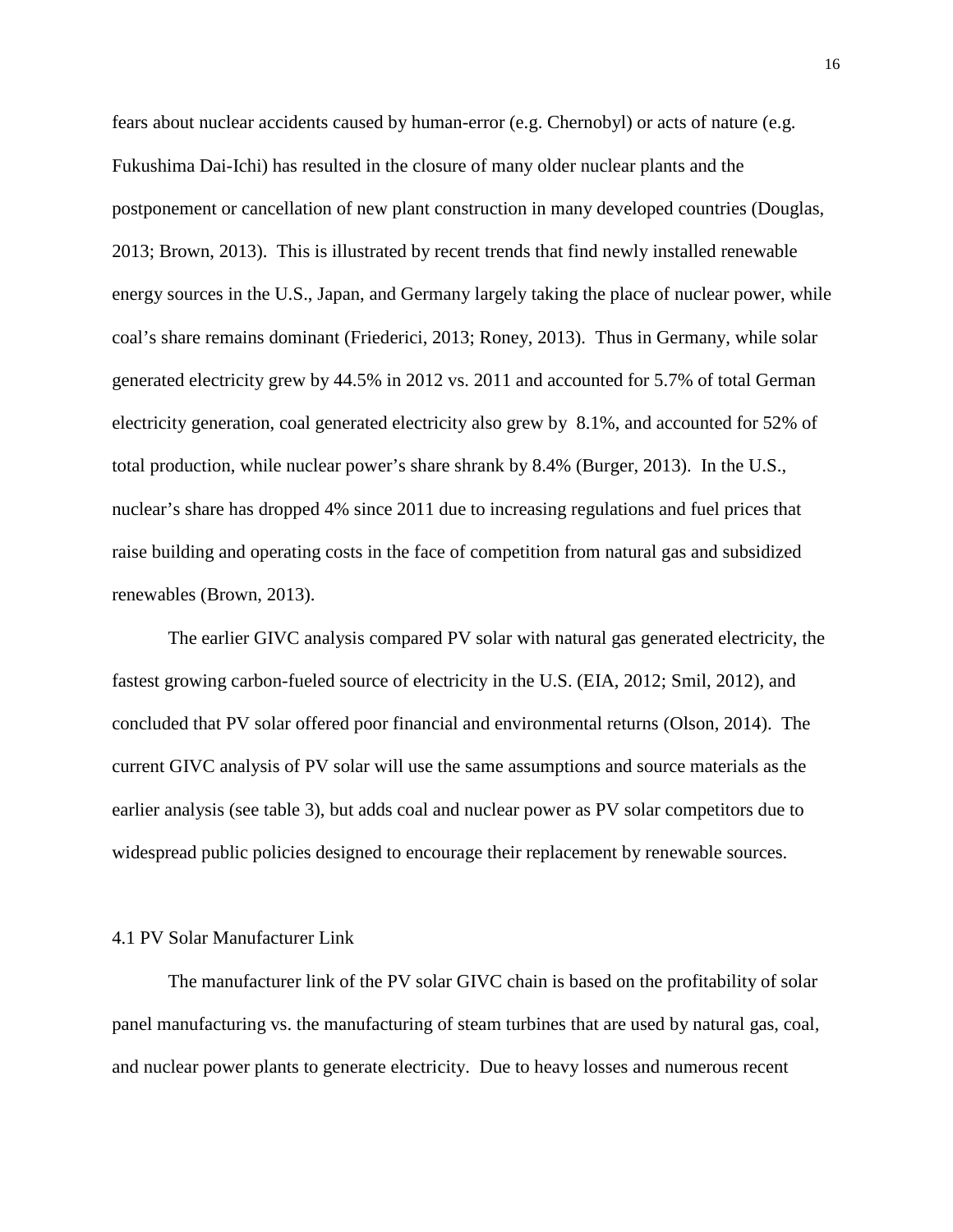bankruptcies among solar panel producers, the earlier analysis estimates 0% profit margins for solar panel manufactures, and 15% margins for turbine generator manufacturing (Hinton, 2011; Konrad, 2012; Olson, 2014). The earlier analysis also assumed a 30-year plant life and 24% utilization rate based on U.S. data from the Energy Information Agency, and the current analysis makes a simplifying assumption that coal and nuclear power plant turbines will provide similar margins and lifespans (EIA, 2012). As table 4, section 1 shows, these assumptions yield an identical profit of \$0.47 per MWh for coal, nuclear, and natural gas turbine manufacturing vs. the \$0.00 per MWh estimate for PV solar panel manufacturers.

## 4.2 PV Solar Distributor Link

The PV solar power distributor link is comprised of electric utility companies that operate power plants to generate electricity for retail sale. The distributor link profitability shown in table 4, section 2, is calculated by the following formula: Profit = (revenue from power sales – (cost of power generation + cost of backup power)). The cost of power generation utilizes EIA estimates for the levelized cost of generating one MWh of electricity that includes the costs of building, operating and maintaining a power plant during a 30-year life. The EIA predicts a cost of \$63.10 per MWh using natural gas, \$50.00 per MWh for both nuclear and coal, and \$152.70 for PV solar (EIA, 2012). The PV solar estimate also includes a \$4 per MWh cost of backup conventional power to provide customers with a reliable power source when the sun is not shining (St. John, 2012). In the U.S. the average power company customer pays \$98.26 per MWh (EIA, 2010), and together with the additional \$0.35 per MWh coming from higher fees for green power (see note 5 in table 3) means each MWh of PV solar generated electricity is sold at a loss averaging \$58.09. In contrast, natural gas generated electricity earns a profit of \$35.16 per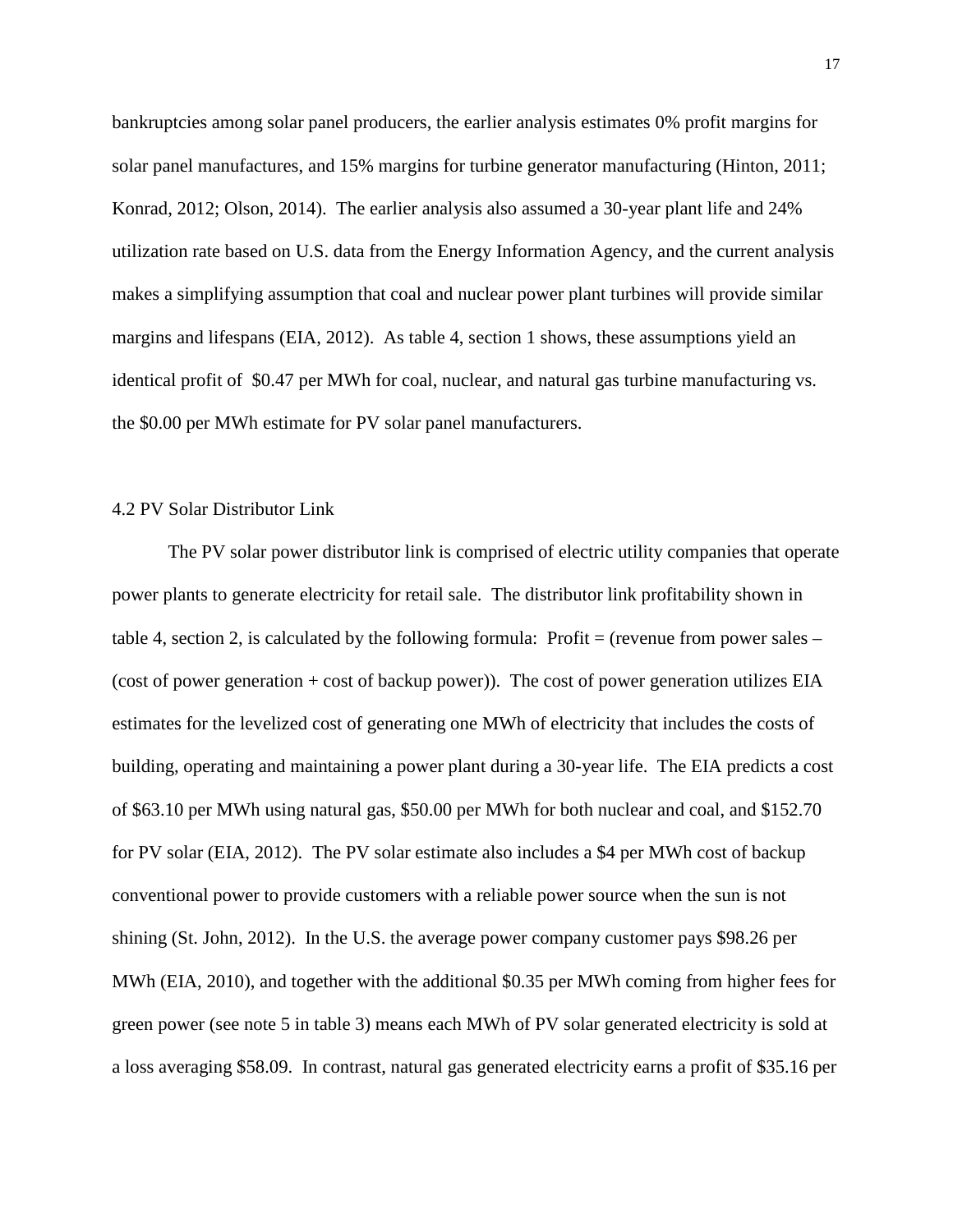MWh, while nuclear and coal earn \$48.26 per MWh. This means the total financial deficits range from -\$93.25 to -\$106.35 per MWh for PV solar in the distributor link (see table 4, section 2).

#### 4.3 PV Solar End-User Link

The customer link utilizes the U.S. national average of \$1.75 cents per kilowatt-hour (kWh) price premium charged to U.S. electricity customers that are offered the opportunity to buy green power generated from renewable sources (Environmental Leader, 2010). Solar's higher costs to the GIVC customer link are presented in table 4, section 3, and assumes the solar power buyer paying the \$17.50 per MWh average 'green power' program price premium.

## 4.4 PV Solar Government Link

The government link addresses the degree to which government support offsets the PV solar financial deficits vs. alternatives, which range from -\$111.22 to -\$124.32 per MWh from the manufacturer, distributor, and customer links (see table 4, section 4). Solar power receives a wide variety of supports from governments around the world, which includes research grants, tax credits, feed-in tariff subsidies, and renewable energy mandates for electric utilities (Olson, 2014). In the U.S. such subsidies are valued by the EIA at \$24.34 per MWh generated, which are many multiples higher than the \$0.25, \$1.59, and \$0.44 per MWh subsidies received by natural gas, nuclear, and coal respectively, and are therefore insufficient to overcome the PV solar financial deficits of the other links. Thus the PV solar deficits remain -\$87.13 to -\$101.57 per MWh even after government subsidies are included.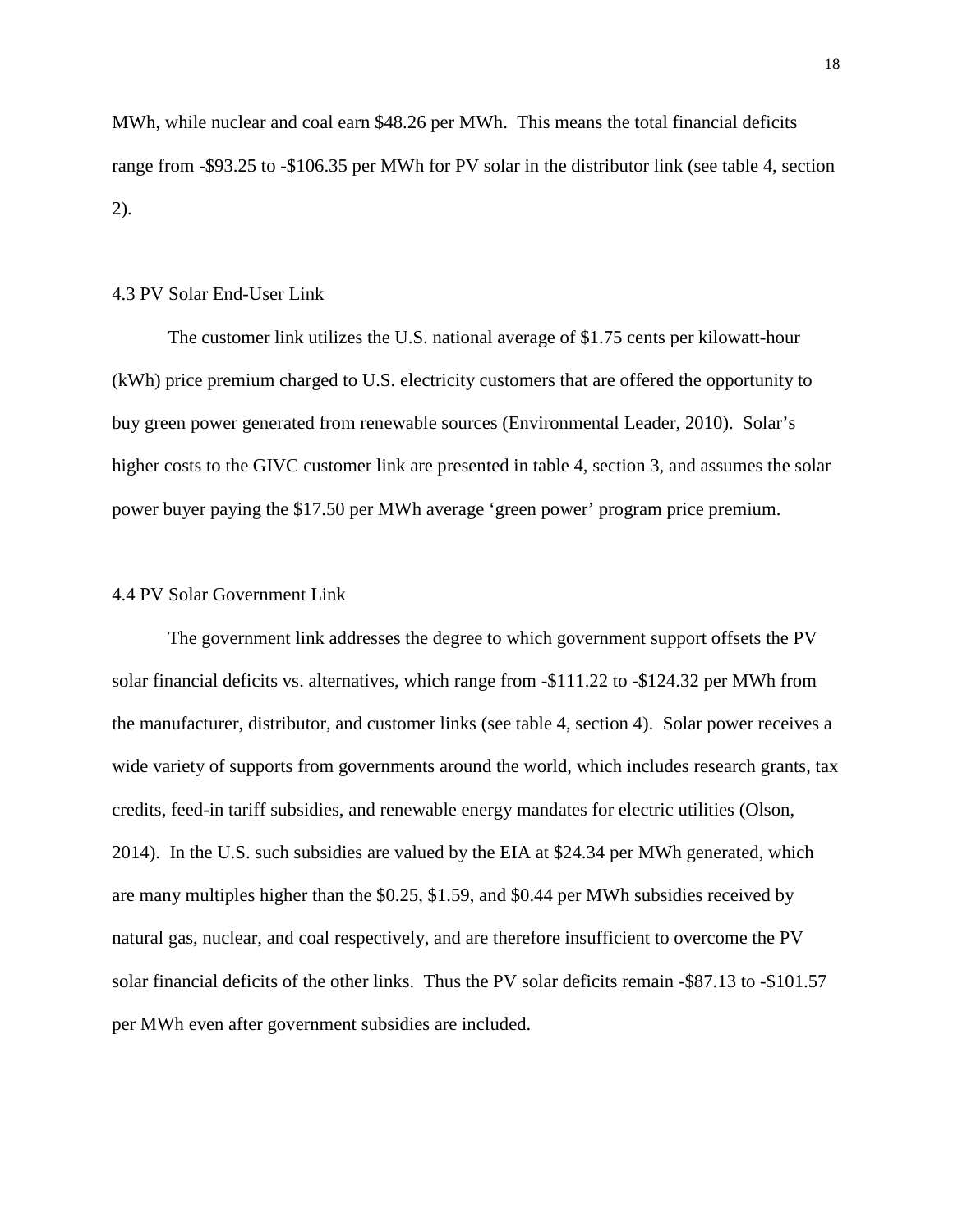#### 4.5 PV Solar Environment Link

As with the Volt case, the economic argument for the government support of the PV solar industry is dependent on the environment link analysis showing greenhouse gas reduction benefit valuations that are high enough to overcome the financial deficits required to achieve them across the other GIVC links. As with the earlier GIVC analysis of PV solar, the current analysis relies on previous LCA studies that have calculated the greenhouse gas emissions and other pollutants associated with all phases of the construction, operation, and decommissioning of PV solar, natural gas, nuclear, and coal electricity generating capacity (Olson, 2014). The resulting LCA estimates vary due to differing assumptions regarding power plant efficiency levels, expected plant lifespan, local weather conditions (i.e. sunny hours per day), and needs for power grid investments (i.e. connecting power plant to grid). Hence table 3 shows that LCA estimates for PV solar range from .03 to .22 CO2 equivalent tons per MWh, .39 to .44 for natural gas, .1 to .13 for nuclear, and .77 to 1.17 for coal (Lenzen, 2008; Sovacool, 2008). Table 4, section 5 shows the PV solar-induced CO2 equivalent ton reduction per MWh, and section 6 the estimated cost per ton to achieve the reduction, using scenarios that utilize the LCA mid-points estimates, best solar vs. worst alternative estimate, and worst solar vs. best alternative. The subsidy-free cost per CO2 ton reduction range from \$115 to \$1,247, although only the best solar vs. worst nuclear provides a CO2 reduction in the nuclear comparison, which are all higher than the estimated \$50 per ton benefit from the reduction (Tol, 2007).

#### 4.6 PV Solar Link Summary

These uneconomic environmental benefits might be justified if significant improvements in the relative efficiency and cost of PV solar are anticipated. Although solar panel prices have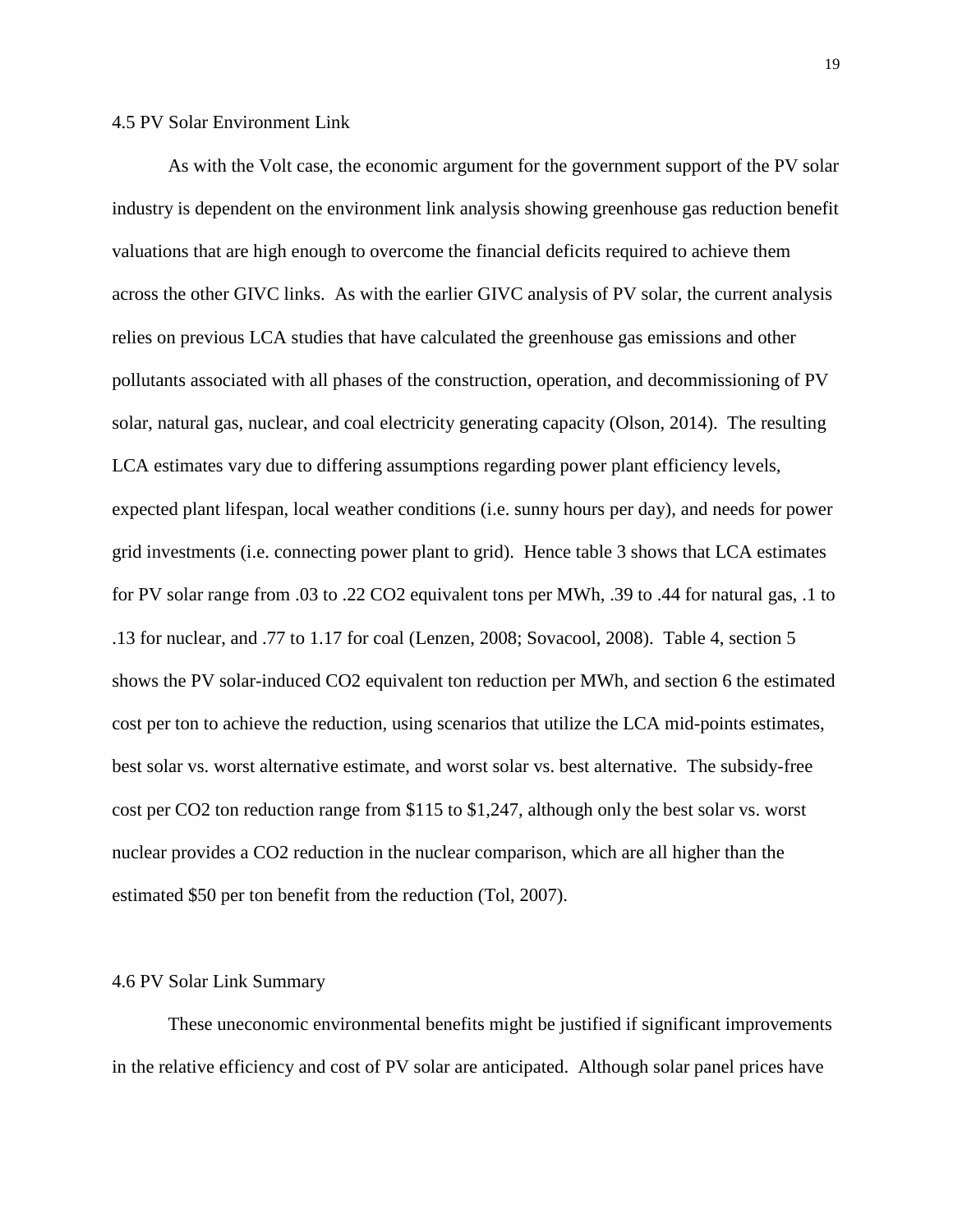dropped dramatically in recent years due to growing economies of scale and technology improvements, future progress is predicted to slow due to the lack of industry profitability (Styles, 2011). Experimental solar panels are also being tested that double the energy conversion rates of current panels, but competition from efficiency improvements to conventional power plants may mean cost gaps remain large (Smil, 2012). Furthermore, until cost effective systems are developed for the storage of excess power generation during the sunniest hours, solar power is unlikely to reach complete parity with carbon-based or nuclear generated electricity due to the need for system redundancy in the form of conventional power plant backups for periods when the sun doesn't shine (Bryce, 2014; St. John, 2012). Perhaps the biggest threat to PV solar competitiveness comes from hydraulic fracturing (a.k.a. fracking) technology that has unleashed vast new natural gas supplies that have reduced the U.S. price of natural gas from \$15 per thousand cubic feet in 2005 to less than \$2 in 2012, with dramatic negative impact on most PV solar financial projections (Brady, 2012; Smil, 2012).

## **5.0 Discussion**

There may be strong pressure to be 'politically correct' and create pro-green scenarios that show only the best possible financial and environmental results when using the GIVC framework to evaluate green technology adoption prospects (Olson, 2013). Thus public policy makers that intend to use GIVC analysis to determine the most effective means of achieving environmental goals should choose scenario parameters that reflect the actual marketplace to avoid pro-green (or anti-green) biases. Perhaps the most important GIVC parameter is the choice of competitor(s) that provides the needed comparison point for the green technology under review, and previously published GIVC studies of hybrid cars and PV solar provided only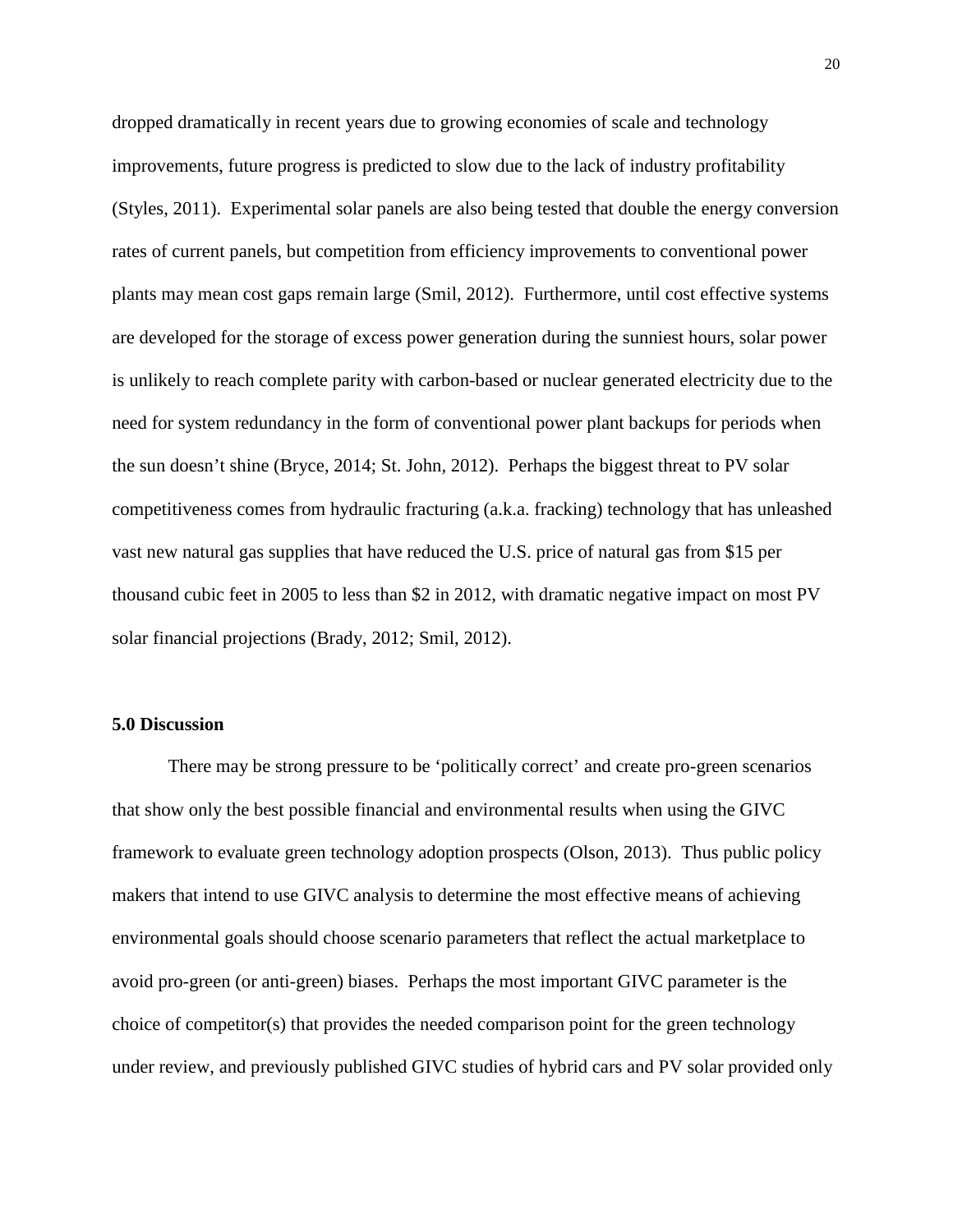a single comparison point for each technology (Olson, 2013; Olson, 2014). The danger of such single comparisons is that they may not provide sufficient context to determine if GIVC based conclusions are biased even when reasonable justification is provided for the comparison. Furthermore, the use of single comparison points in GIVC analysis may not reflect the hoped for technological substitutions of public policy makers or the actual technological substitutions taking place in the competitive marketplace.

The desirability of additional comparison points in GIVC analysis is addressed by the current research, and with a single exception their inclusion failed to achieve an attractive GIVC result for either the Chevrolet Volt or PV solar. Only the Volt comparison with the Chevrolet Silverado using the lifetime GIVC scenario yielded a cost of \$50 or less per CO2 ton reduction, while comparisons with the Prius proved to be even less attractive than the earlier GIVC comparison using the Chevrolet Cruze. The PV solar comparison with nuclear power resulted in much poorer financial and environmental GIVC results than the earlier natural gas comparison, while the comparison with coal was somewhat better, but still well above the \$50 per CO2 ton target. These results would suggest that the prospects are very limited for either the Chevrolet Volt extended range electric vehicle or PV solar generated electricity to widely replace any major conventional competitor among each link of the GIVC unless there are dramatic improvements in relative efficiency and cost that would make them more attractive to private investors and customers.

#### 5.1 Market and Public Policy Implications for the Plug-In Hybrid Cars

The comparison between the Chevrolet Silverado pickup and Volt extended range electric vehicle comes closest to providing a compelling case for green vehicle government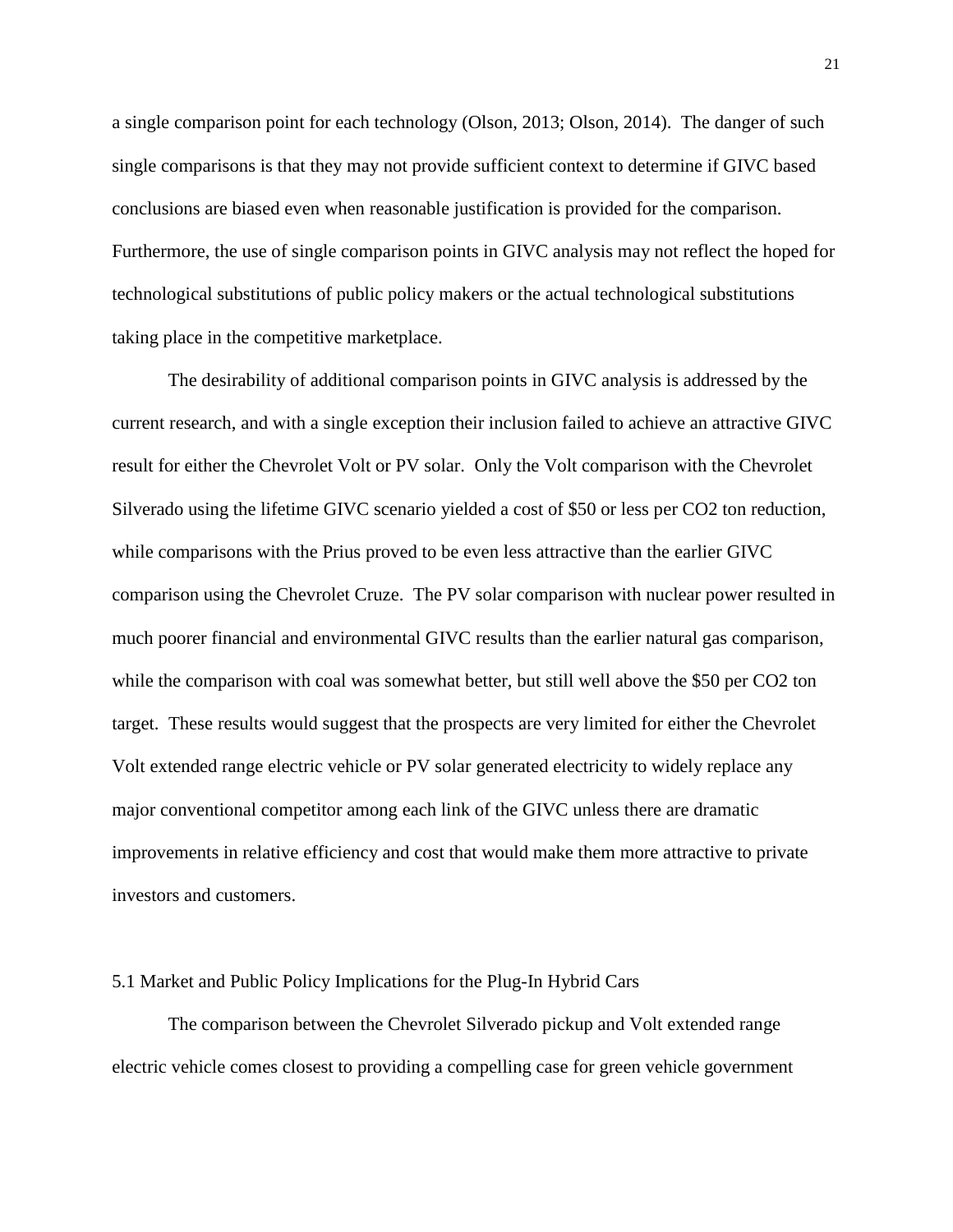subsidies and private investment. Even without the considering the value of government subsidies, the GIVC consumer link analysis shows that Volt buyers will experience lower ownership costs than Silverado buyers due to the large fuel savings provided by the Volt. Despite the favorable ownership costs, the sales figures in table 1 show the Silverado outselling the Volt by a 29 to 1 ratio despite the government subsidies for plug-in hybrid buyers. In fact, during 2013, full-size pickups from Ford, GM, and Dodge were the  $1<sup>st</sup>$ ,  $2<sup>nd</sup>$ , and  $5<sup>th</sup>$  best selling vehicles in the U.S. with over 1.8 million total units sold, which was almost 36 times the 48,951 total U.S. plug-in hybrid sales, of which the Volt captured a 47% share. This would suggest that buyers of the most popular type of vehicle in the U.S. market do not view relatively small cars such as the Volt as an adequate substitute. Furthermore, the current analysis shows that large trucks such as the Silverado provide far higher profits to auto manufacturers and dealers than plug-in hybrids such as the Volt, giving neither link incentive to develop and promote such vehicles. This is particularly true for General Motors, whose previous generation Silverado (and other GM models sharing the same platform) was offered in a hybrid version that was unsuccessful in the marketplace and highly unprofitable, and as a consequence is not offered in the latest generation Silverado introduced in 2013 (Ewing, 2012; Olson, 2013). These marketplace results suggest that current government subsidies are insufficient to overcome U.S. consumer preferences for larger vehicles, even in cases where the current analysis suggests they are adequate for overcoming the overall GIVC financial deficits in the large vehicle (Silverado) vs. plug-in hybrid (Volt) comparison. The Silverado vs. Volt scenario is also the only comparison that provides a reasonable cost for each CO2 equivalent ton reduction, but this occurs only when considering the entire vehicle life. Yet the first owner receives the bulk of current U.S. subsidies, where the cost per CO2 ton values are approximately 3 to 10 times higher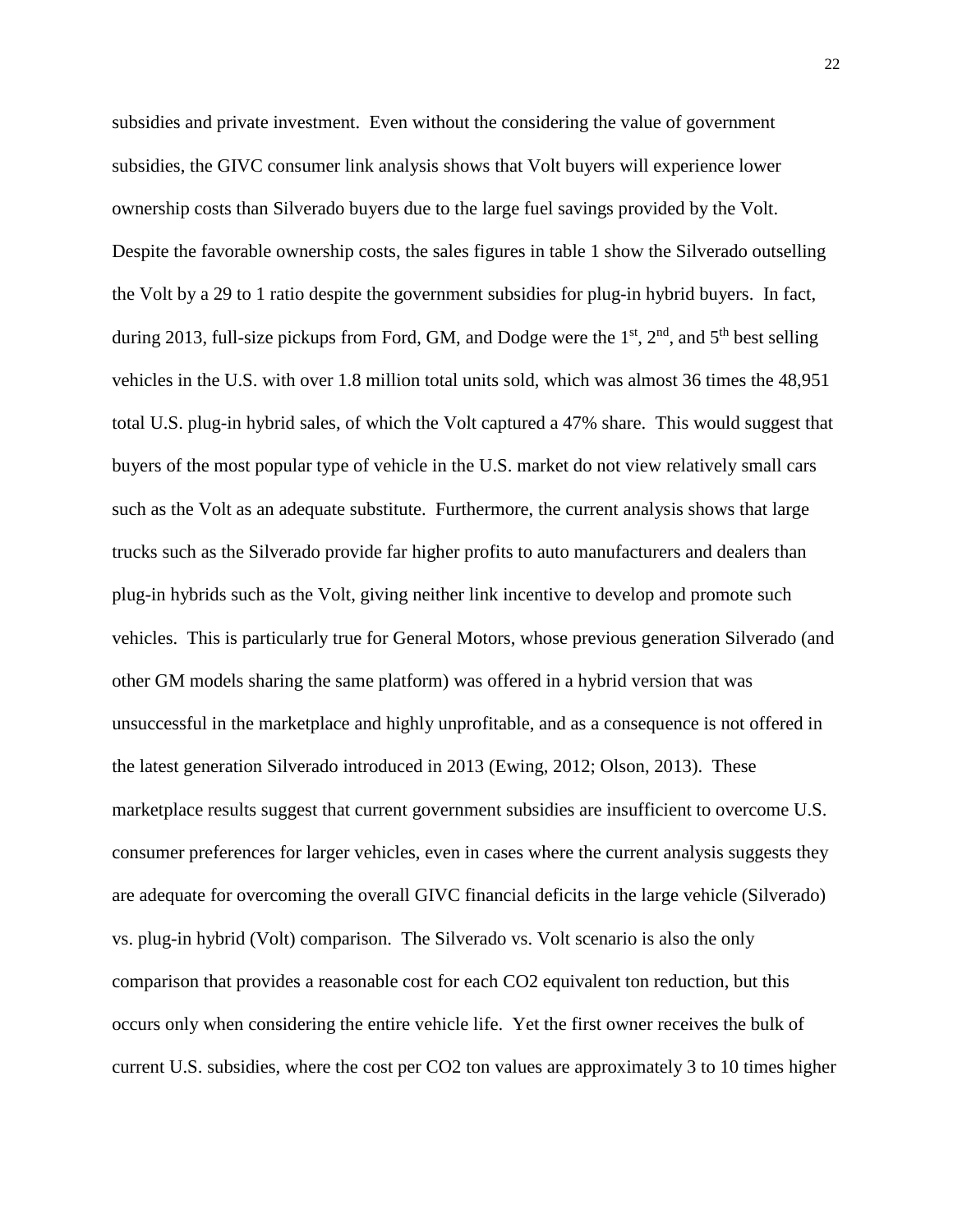than the value of the environmental benefits. Since recent US vehicle sales mix results suggest current subsidy levels are not successful in convincing large vehicle owners to buy a plug-in hybrid such as the Volt instead, the relatively low sales volume of the Volt and other plug-in hybrids also means the more encouraging lifetime emission reduction benefits are likely to be rare.

On the other hand, current subsidies may be more influential in persuading Prius owners to buy a Volt, since the model is the most popular trade-in among Volt buyers. Yet the Volt-Prius comparison poses a very different policy challenge relative to the Silverado comparison, because the Volt's only GIVC advantage vs. the Prius comes from its slightly higher dealer profit, which is overwhelmed by its financial deficits in the manufacturer and consumer links, providing little incentive for either link to widely adopt the plug-in hybrid vehicle technology. The consumer link deficits are caused primarily by the Volt's substantially higher retail price, and its relatively small operating cost advantages over the very fuel efficient Prius. This small fuel efficiency advantage also poses a problem with regards to the cost of emission reductions, since the Volt is only slightly cleaner at best, making cost per ton reduced a minimum of 53 times higher than the financial value of environmental benefits. Thus public and private investments receive a very poor environmental return when they prove most persuasive in convincing already green car users to buy only a slightly greener car. Such poor environmental returns will likely become more common due to the toughening fuel economy and emission standards for conventional vehicles that have been enacted in many major auto markets, because more efficient conventional vehicles will decrease the potential emission reduction advantages of electric and partial electric vehicles such as the Volt (Olson, 2013).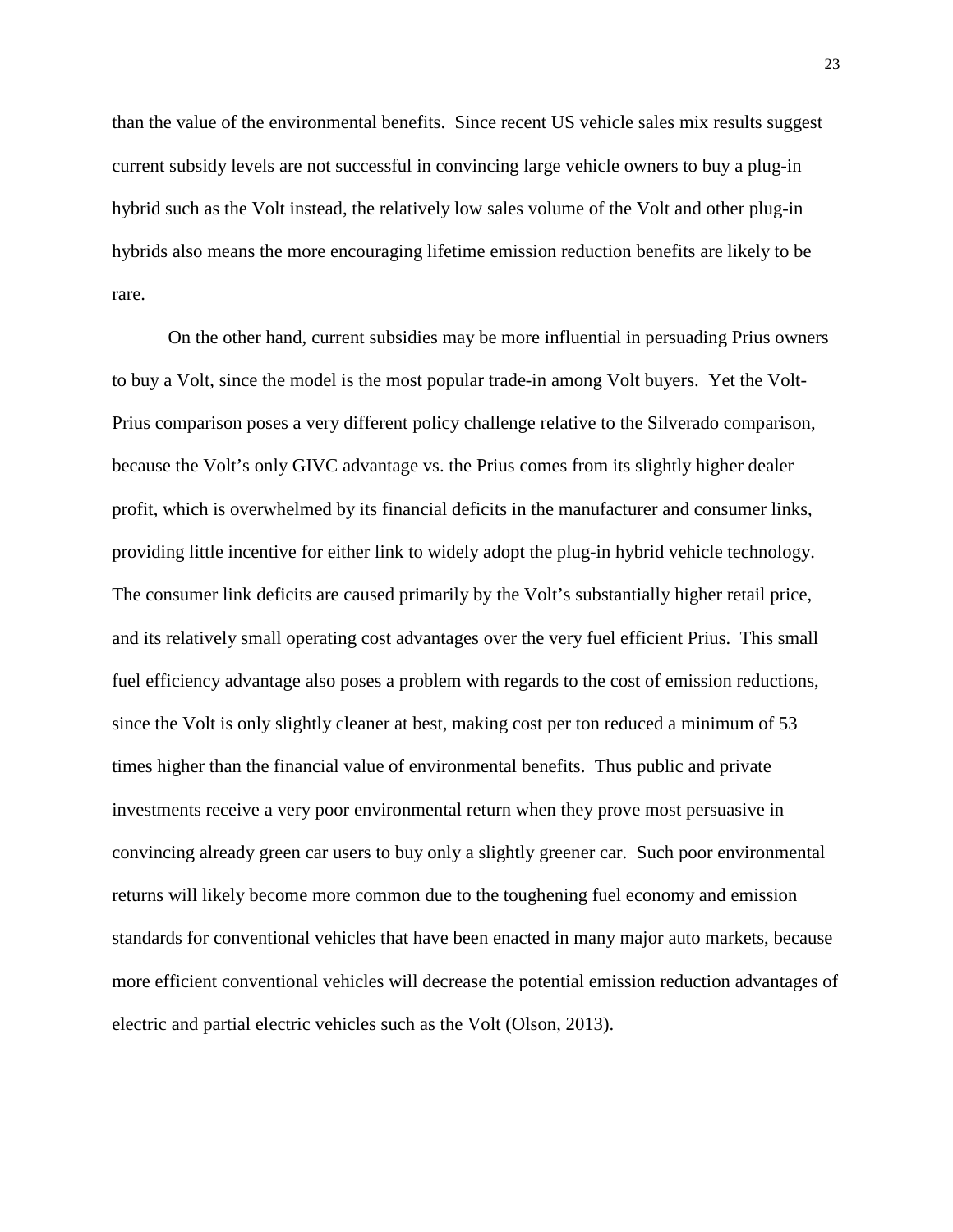## 5.1 Market and Public Policy Implications for Renewable Energy

Approximately 90% of U.S. government renewable energy supports focus on the commercialization of existing technology, while only the small remainder funds R&D that might reduce the costs and/or improve the efficiency of solar power and other renewables to make them more competitive with conventional alternatives (Victor and Yanosek, 2011). The current GIVC results strongly suggest that these public and private efforts to encourage the replacement of nuclear and/or carbon-based power with current PV solar technology will not provide economically justified environmental returns. The GIVC comparison between PV solar and coal, the dirtiest and most plentiful source of electricity globally, finds costs that are more than twice as high as the value of the environmental benefits. The PV solar vs. nuclear power comparison finds that costs are almost 25 times higher than the environmental benefits provided in the best possible PV solar scenario, while the remaining two scenarios showed that nuclear power is both cleaner and less expensive than PV solar. The current results are also not supportive of energy related public policies that restrict the use of hydraulic fracturing (a.k.a. fracking) to recover additional supplies of natural gas, and/or the development of new nuclear power plants, which are both much cleaner than coal (BBC, 2013; Burger, 2013; Mcallister, 2013). These policies together with the current high costs, limited efficiency, and low reliability of many renewable energy sources have ironically resulted in greater private investment in relatively cheap, but dirty coal for electricity production in technologically advanced and wealthy markets such as Germany and Japan (Friederici, 2013).

#### **6.0 Conclusion**

As noted in tables 1 and 3, the respective market share of the Chevrolet Volt and PV solar is currently very low despite a wide variety of private investments and government subsidies and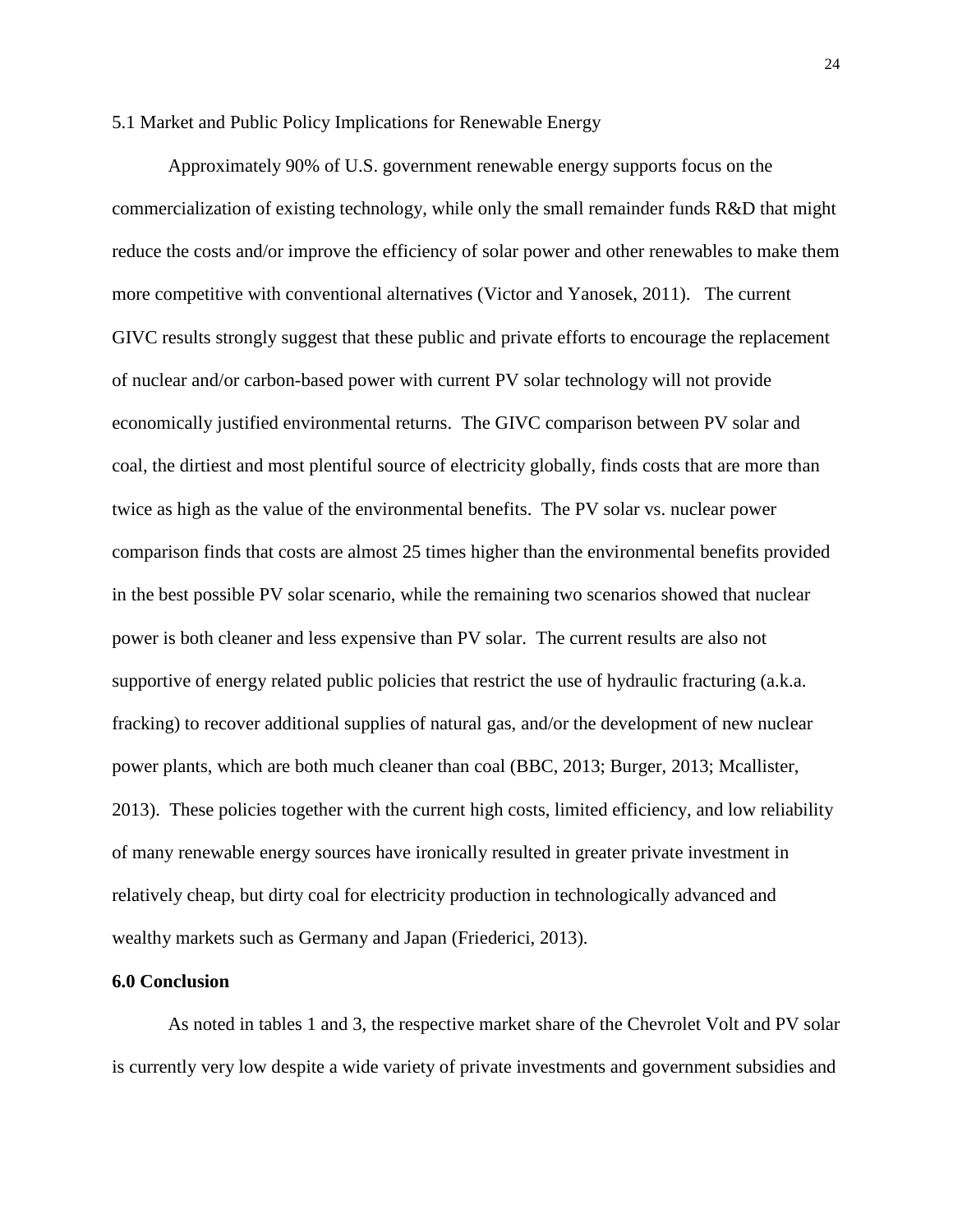supports designed to encourage the widespread adoption of green vehicles and renewable energy. The current analysis of both green products supports the 'wisdom' of the marketplace in not widely adopting these technologies as neither provides a good financial or environmental return across the GIVC links compared to a variety of conventional competitors. The current comparisons also supports the importance of applying GIVC analysis to other green products that have achieved smaller than hoped market success to determine where the problem(s) are before committing major investments as a shareholder, manager, consumer, or government policy maker.

Government mandates may be one public policy alternative to the variety of green subsidies that are the primary focus of the current government link analyses. In fact both the Chevrolet Volt and PV solar industry exist largely due to mandates that have forced GIVC stakeholder links to adopt a specified quantity of renewable energy and zero-emission vehicles despite their general financial unattractiveness (Atiyeh, 2013; Bryce, 2012). Although green mandates are popular with policy makers because they are a less expensive substitute to taxpayer financed subsidies, they cannot by themselves erase a green technology's unattractive tradeoffs, and they may have unintended negative effects. For example, renewable energy mandates can result in the loss of farmland and wildlife habitat due to the large footprints of PV solar power plants (and other renewable technologies such as wind), while the resulting unreliability and higher price of renewably generated electricity may decrease the potential operating cost advantages of electric vehicles such as the Volt (Bryce, 2012; Miller, 2013).

Rather than using subsidies and mandates to speed the commercialization of currently uncompetitive green technologies such as plug-in hybrids and PV solar, a more cost effective policy might focus government support on the R&D that could close the financial and technical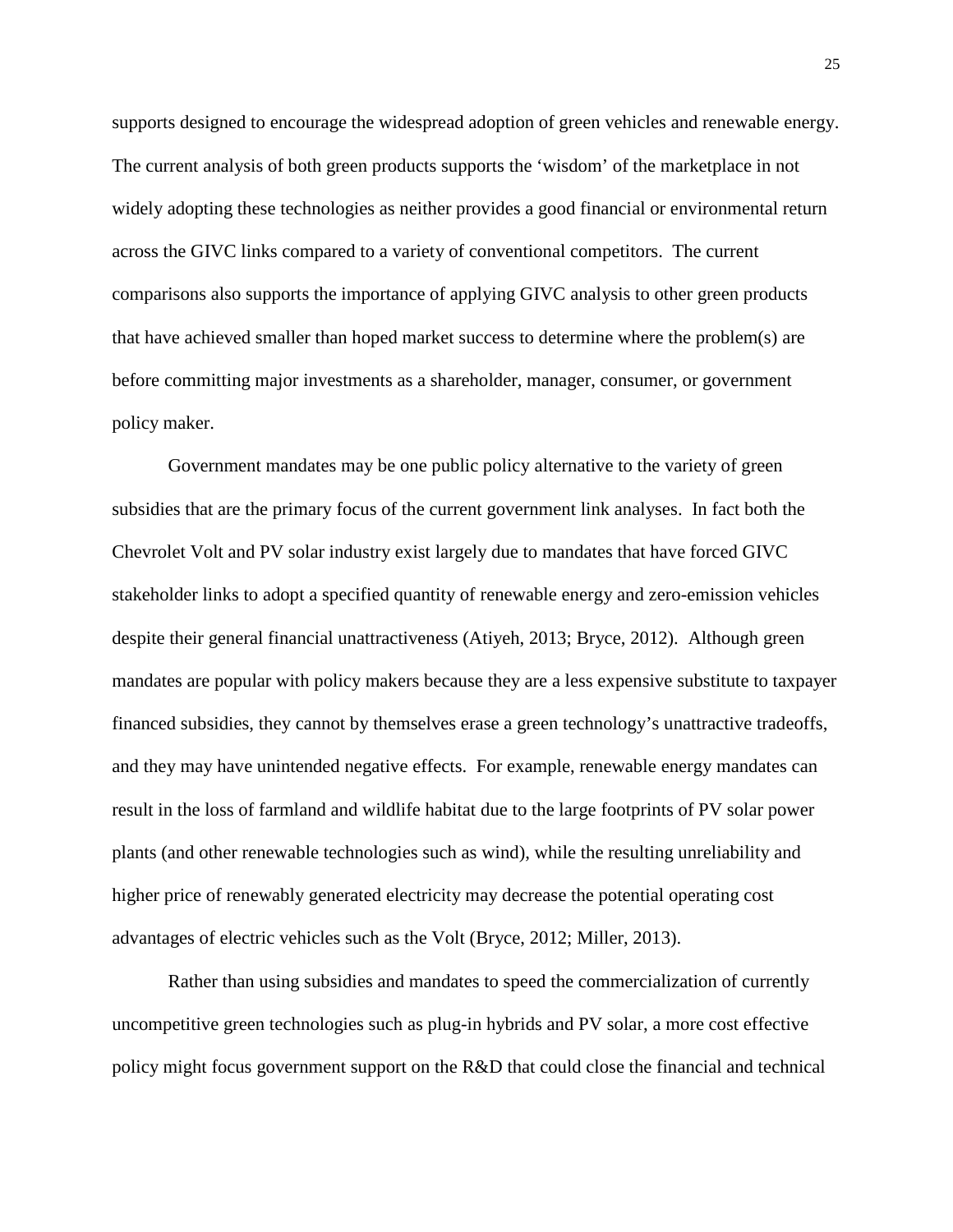gaps that these and other green technologies have with conventional competitors (Hargadon and Kenney, 2012; Lomborg, 2011; Victor and Yanosek, 2011). Both PV solar and the plug-in hybrid technology of the Volt would greatly benefit from the development of economical energy storage systems that might eliminate the expensive and emission emitting system redundancies both technologies currently require to provide reliable service. If the competitive gaps highlighted by GIVC analysis can be reduced or eliminated, the necessity of providing expensive subsidies for the widespread commercialization of green technologies will also be greatly reduced when the marketplace finds it easy to be green.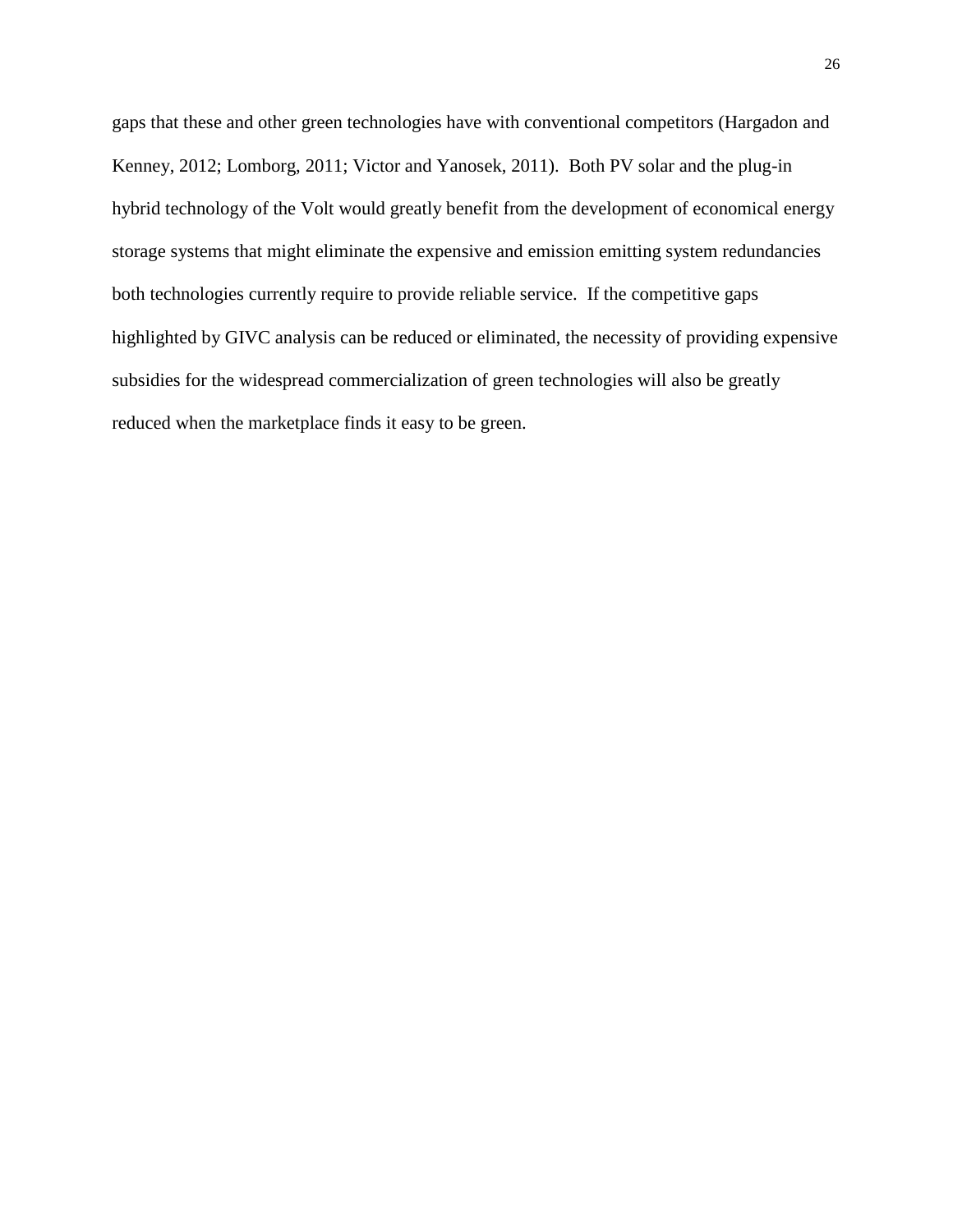## **7.0 References**

Atiyeh, C. (2013) 'Throwing Money at Electrics.' *Car & Driver,* (August) [online] <http://www.caranddriver.com/features/throwing-money-at-electrics-feature> (Accessed 21 September 2013).

Attkisson, S. (2012) 'Tax dollars backing some "risky" energy projects.' *CBS News,* (Jan.13) [online] [http://www.cbsnews.com/8301-505263\\_162-57358484/tax-dollars-backing-some-risky](http://www.cbsnews.com/8301-505263_162-57358484/tax-dollars-backing-some-risky-energy-projects/)[energy-projects/](http://www.cbsnews.com/8301-505263_162-57358484/tax-dollars-backing-some-risky-energy-projects/) (Accessed 18 April 2012).

BBC. (2013) 'Fracking ban unheld by French court.' *BBC News Business,* (11 October) [online], <http://www.bbc.co.uk/news/business-24489986> (Accessed 12 October 2013).

Bennett, J. (2013) 'Volt Falls to Electric-Car Price War.' *Wall Street Journal,* (August 6) <http://online.wsj.com/article/SB10001424127887324653004578649951845301298.html> (Accessed 21 September 2013).

Brown, L. (2013) 'U.S. Nuclear Power in Decline.' *Grist,* (10 September) [online] <http://grist.org/article/u-s-nuclear-power-in-decline/> (Accessed 21 September 2013).

Bryce, R. (2012) 'The High Cost of Renewable-Electricity Mandates.' *Energy Policy & the Environment Report,* (February) [online] [http://www.manhattan-institute.org/html/eper\\_10.htm](http://www.manhattan-institute.org/html/eper_10.htm) , (Accessed 21 September 2013).

Bryce, R. (2014) 'Paul Krugman's Solar Delusions.' *National Review*, (22 April) [online] <http://www.nationalreview.com/article/376236/paul-krugmans-solar-delusions-robert-bryce> , (Accessed 22 April 2013).

Burger, B. (2013) 'Electricity production from solar and wind in Germany in 2012.' *Fruanhofer Institute for Solar Energy Systems ISE,* (February 08) [online] [http://www.ise.fraunhofer.de/en/downloads-englisch/pdf-files-englisch/news/electricity](http://www.ise.fraunhofer.de/en/downloads-englisch/pdf-files-englisch/news/electricity-production-from-solar-and-wind-in-germany-in-2012.pdf)[production-from-solar-and-wind-in-germany-in-2012.pdf](http://www.ise.fraunhofer.de/en/downloads-englisch/pdf-files-englisch/news/electricity-production-from-solar-and-wind-in-germany-in-2012.pdf) (Accessed 21 September 2013).

DOE (2011) 'One Million Electric Vehicles by 2015.' February 2011 Status Report. *U.S. Department of Energy,* (February), pp. 1-11.

EDTA (2013) 'Electric Drive Vehicle Sales Figures.' *Electric Drive Transportation Association,*  [online]<http://www.electricdrive.org/index.php?ht=d/sp/i/20952/pid/20952> (Accessed 28 November 2013).

EIA (2010) 'Electricity Market Module.' *US Energy Information Agency report DOE/EIA-0554,*  (April).

EIA (2012) 'Annual Energy Outlook 2012.' *US Energy Information Agency. report DOE/EIA-0383,* (July 12) [online] [http://www.eia.gov/forecasts/aeo/electricity\\_generation.cfm](http://www.eia.gov/forecasts/aeo/electricity_generation.cfm) (Accessed 21 September 2013).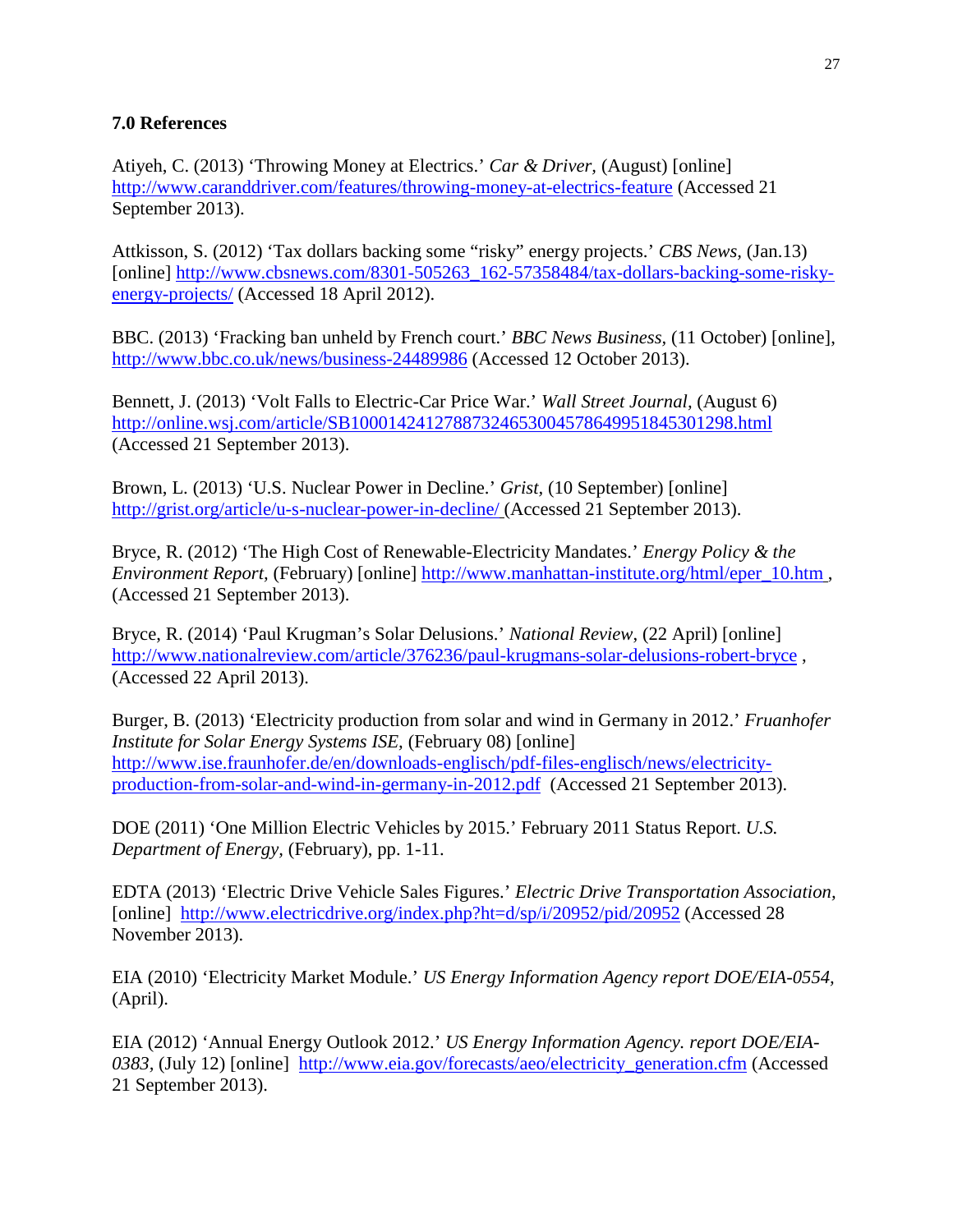Environmental Leader (2010) 'Pricing for Utility Green Power Continues to Fall.' *Environmental Leader* [online], (May 4)

[http://www.environmentalleader.com/2010/05/04/utility-green-power-sales-reach-6-billion-kwh](http://www.environmentalleader.com/2010/05/04/utility-green-power-sales-reach-6-billion-kwh-in-2009/)[in-2009/](http://www.environmentalleader.com/2010/05/04/utility-green-power-sales-reach-6-billion-kwh-in-2009/) (Accessed 2 June 2013).

Ewing, S. J. (2012) 'GM cancels next-gen hybrid truck/SUV program.' *Autoblog,* (Aug. 31) [online]<http://www.autoblog.com/2012/08/31/gm-cancels-next-gen-hybrid-truck-suv-program/> (Accessed 21 September 2013).

Friederici, P. (2013) 'Why is Germany's Greenest City Building a Coal-Fired Power Plant?.' *Inside Climate News,* (July 24) [online] [http://insideclimatenews.org/news/20130724/why](http://insideclimatenews.org/news/20130724/why-germanys-greenest-city-building-coal-fired-power-plant)[germanys-greenest-city-building-coal-fired-power-plant](http://insideclimatenews.org/news/20130724/why-germanys-greenest-city-building-coal-fired-power-plant) (Accessed 21 September 2013).

Gasnier, M. (1986) 'USA 1985: Ford F-Series and Chevrolet Cavalier on top.' *Best selling cars blog,* (January 28) [online] [http://bestsellingcarsblog.com/1986/01/28/usa-1985-ford-f-series](http://bestsellingcarsblog.com/1986/01/28/usa-1985-ford-f-series-and-chevrolet-cavalier-on-top/)[and-chevrolet-cavalier-on-top/](http://bestsellingcarsblog.com/1986/01/28/usa-1985-ford-f-series-and-chevrolet-cavalier-on-top/) (Accessed 21 September 2013).

Gasnier, M. (1991). 'USA 1989-1990: Honda first 'foreign' model to lead passenger cars.' *Best selling cars blog,* (January 19) [online] [http://bestsellingcarsblog.com/1991/01/19/usa-1989-](http://bestsellingcarsblog.com/1991/01/19/usa-1989-1990-honda-accord-first-foreign-model-to-lead-passenger-cars/) [1990-honda-accord-first-foreign-model-to-lead-passenger-cars/](http://bestsellingcarsblog.com/1991/01/19/usa-1989-1990-honda-accord-first-foreign-model-to-lead-passenger-cars/) (Accessed 21 September 2013).

Gasnier, M. (2013). 'World Full Year 2012 Roundup.' *Best selling cars blog,* (January 19) [online] [http://bestsellingcarsblog.com/2013/02/03/world-full-year-2012-roundup-last-years-top-](http://bestsellingcarsblog.com/2013/02/03/world-full-year-2012-roundup-last-years-top-5-highlights/)[5-highlights/](http://bestsellingcarsblog.com/2013/02/03/world-full-year-2012-roundup-last-years-top-5-highlights/) (Accessed 21 September 2013).

Ginsberg, J.M. & Bloom, P.N. (2004) 'Choosing the Right Green Marketing Strategy.' *MIT Sloan Management Review,* No. Fall, pp. 79-84.

Hardgadon, A.B. & Kenney, M. (2012) 'Misguided Policy? Following Venture Capital into Clean Technology.' *California Management Review*, *Review,* Vol. 54 No. 2, pp. 118-139.

Herman, B.G., Kroeze, C. & Jawjit, W. (2007) 'Assessing environmental performance by combining life cycle assessment, multi-criteria analysis and environmental performance indicators.' *Journal of Cleaner Production,* Vol. 18, pp. 1787-1796.

Konrad, T. (2012) 'More Pain Ahead for Solar Stocks.' *Seeking Alpha,* (March 13) [online] [http://www.altenergystocks.com/archives/2012/03/more\\_pain\\_ahead\\_for\\_solar\\_stocks.html](http://www.altenergystocks.com/archives/2012/03/more_pain_ahead_for_solar_stocks.html) (Accessed 21 September 2013).

Lenzen, M. (2008) 'Life cycle energy and greenhouse gas emissions of nuclear energy: A Review.' *Energy Conversion and Management*, Vol. 49, pp. 2178-2199.

Lienert, A. (2014) 'Toyota Prius is Most Frequently Traded-In Vehicle for Chevrolet Volt, GM Says.' Edmunds.com, (June 20) [online]. [http://www.edmunds.com/car-news/toyota-prius-is](http://www.edmunds.com/car-news/toyota-prius-is-most-frequently-traded-in-vehicle-for-chevrolet-volt-gm-says.html)[most-frequently-traded-in-vehicle-for-chevrolet-volt-gm-says.html](http://www.edmunds.com/car-news/toyota-prius-is-most-frequently-traded-in-vehicle-for-chevrolet-volt-gm-says.html) (accessed 21 June 2014).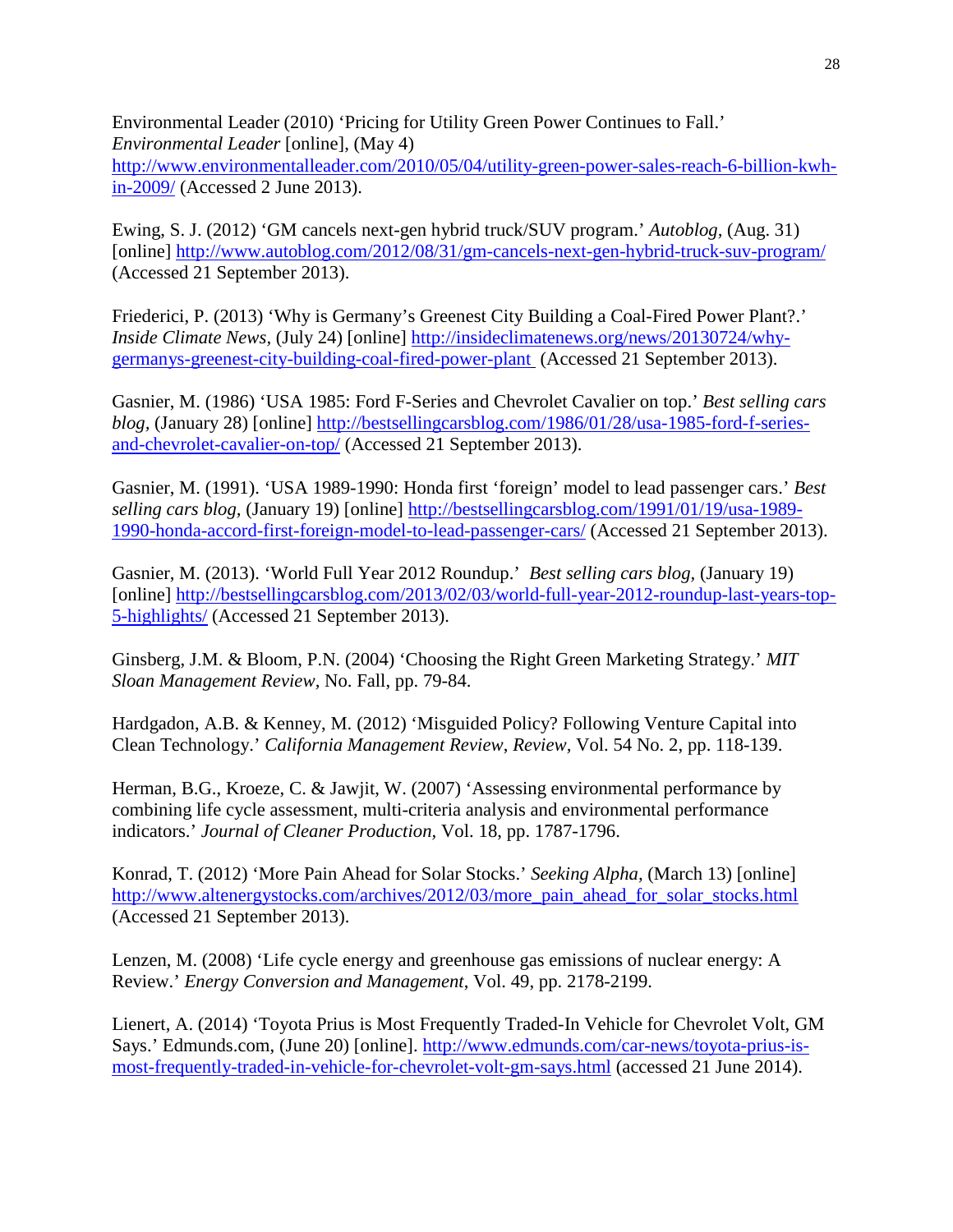Lomborg, B. (2011) 'Government shouldn't be picking Solyndras.' *USA Today,* (October 24) [online], [http://www.usatoday.com/news/opinion/forum/story/2011-10-24/solyndra-green](http://www.usatoday.com/news/opinion/forum/story/2011-10-24/solyndra-green-energy-research/50894932/1)[energy-research/50894932/1](http://www.usatoday.com/news/opinion/forum/story/2011-10-24/solyndra-green-energy-research/50894932/1) (Accessed 21 September 2013).

Mays, K. (2013) 'Top 10 Best-Selling Cars: October 2013.' *Cars.com Kicking Tires,* (November 1) [online] [http://blogs.cars.com/kickingtires/2013/11/top-10-best-selling-cars-october-](http://blogs.cars.com/kickingtires/2013/11/top-10-best-selling-cars-october-2013.html)[2013.html](http://blogs.cars.com/kickingtires/2013/11/top-10-best-selling-cars-october-2013.html) (Accessed 12 November 2013).

Mcallister, E. (2013) 'Colorado's fracking bans could fall before courts.' *Reuters,* (Nov. 7) [online] [http://www.reuters.com/article/2013/11/07/colorado-fracking-bans](http://www.reuters.com/article/2013/11/07/colorado-fracking-bans-idUSL2N0IS2CP20131107)[idUSL2N0IS2CP20131107](http://www.reuters.com/article/2013/11/07/colorado-fracking-bans-idUSL2N0IS2CP20131107) (Accessed 12 November 2013).

Mosquet, X., Devineni, M., Mezger, T., Zablit, H., Dinger, A., Sticher, G., Gerrits, M., Russo, M. (2011) 'Powering Autos to 2020, The Era of the Electric Car?.' *Boston Consulting Group,* (July)<http://www.bcg.com/documents/file80920.pdf> (Accessed 21 September 2013).

Olson, E.L. & Thjømøe, H.M. (2010) 'How Bureaucrats and Bean Counters Strangled General Motors by Killing its Brands.' *Journal of Product and Brand Management,* Vol.19, pp. 103-113.

Olson, E.L. (2013) 'Perspective: The Green Innovation Value Chain: A Tool for Evaluating the Diffusion Prospects of Green Products.' *Journal of Product Innovation Management,* Vol. 30 No. 4, pp. 782-93.

Olson, E.L. (2014) 'Green Innovation Value Chain Analysis of PV Solar Power.' *Journal of Cleaner Production.*Vol. 64 No. February, pp.73-80.

Paster, P. (2007) 'Ask Pablo: Time to Get a New Car.' *Triplepundit,* (July 16) [online] <http://www.triplepundit.com/2007/07/askpablo-time-to-get-a-new-car/> (Accessed 12 November 2013).

Peattie, K. & Peattie, S. (2009) 'Social marketing: A Pathway to Consumption Reduction?.' *Journal of Business Research.*Vol. 62: pp. 260-8.

Plumer, B. (2012) 'What's ailing the Chevy Volt.' *Washington Post,* (March 4) [online] [http://www.washingtonpost.com/blogs/ezra-klein/post/whats-ailing-the-chevy](http://www.washingtonpost.com/blogs/ezra-klein/post/whats-ailing-the-chevy-volt/2012/03/04/gIQAW6HrqR_blog.html?tid=pm_business_pop)[volt/2012/03/04/gIQAW6HrqR\\_blog.html?tid=pm\\_business\\_pop](http://www.washingtonpost.com/blogs/ezra-klein/post/whats-ailing-the-chevy-volt/2012/03/04/gIQAW6HrqR_blog.html?tid=pm_business_pop) (Accessed 12 November 2013).

Porter, M.E. & van der Linde, C. (1995) 'Green and Competitive.' *Harvard Business Review,*Vol*.*73, pp. 120-134.

Porter, M.E. & Reinhardt,F.L. (2007) 'A Strategic Approach to Climate.' *Harvard Business Review,* Vol. 85, pp. 22-26.

Rehfeld, K.M., Rennings, K. & Ziegler, A. (2007) 'Integrated Product Policy and Environmental Product Innovation: An Empirical Analysis.' *Ecological Economics,* Vol. 61, pp. 91-100.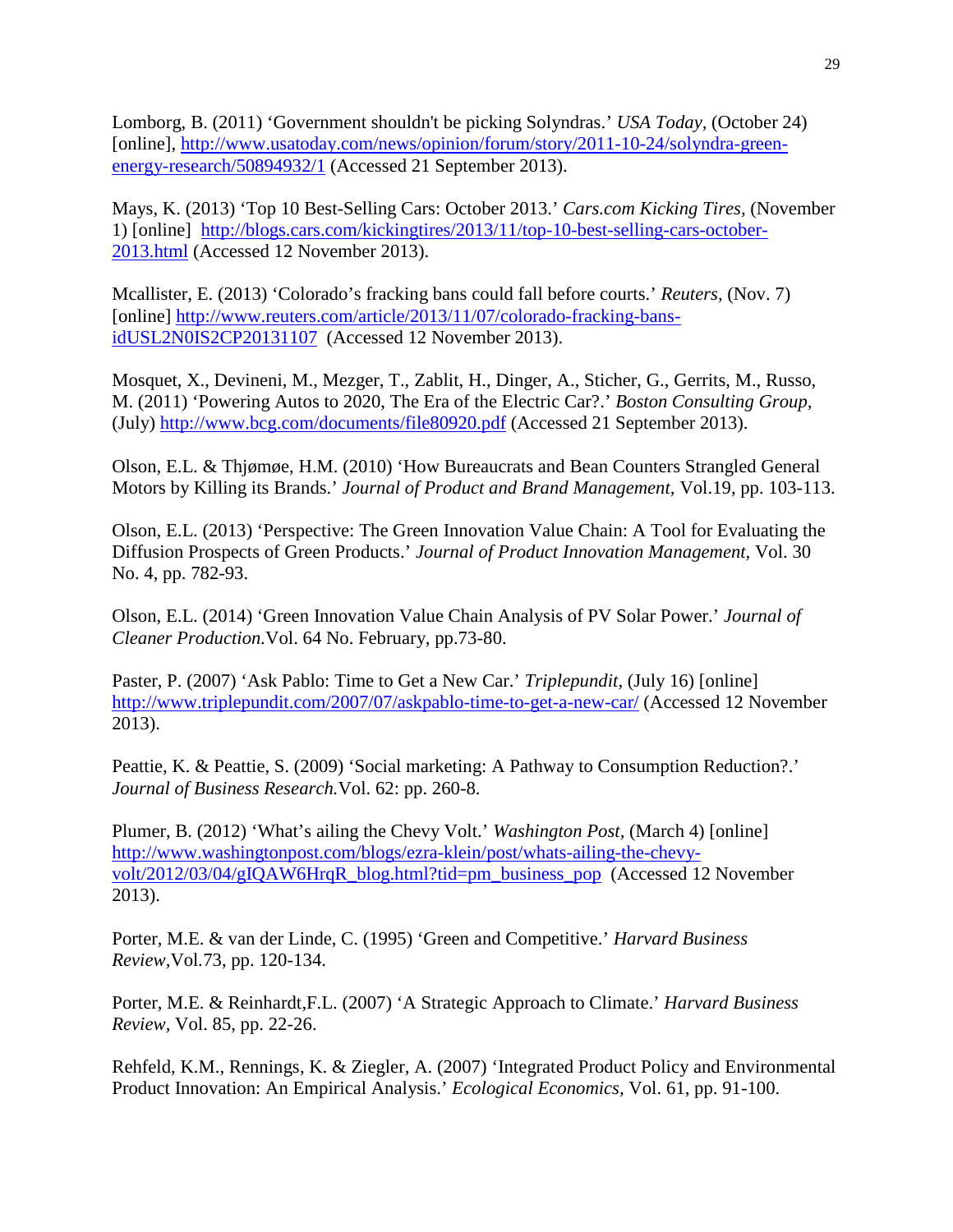Richard, M.G. (2009) 'Pneumatic Hybrids: Inexpensive Gasoline + Compressed Air Systems Could Reduce Fuel Consumption 32%.' *Treehugger.c*om, (Feb. 11) [online] [http://www.treehugger.com/cars/pneumatic-hybrids-inexpensive-gasoline-compressed-air](http://www.treehugger.com/cars/pneumatic-hybrids-inexpensive-gasoline-compressed-air-system-could-reduce-fuel-consumption-by-32.html)[system-could-reduce-fuel-consumption-by-32.html](http://www.treehugger.com/cars/pneumatic-hybrids-inexpensive-gasoline-compressed-air-system-could-reduce-fuel-consumption-by-32.html) (Accessed November 12, 2013).

Roney, J. M. (2013) 'U.S. Nuclear Power in Decline.' *Grist,* (10 September) [online], <http://grist.org/article/u-s-nuclear-power-in-decline/> (Accessed 12 November 2013).

Shepardson, D. (2013) 'Study says 'Cash for Clunkers' created few jobs.' *The Detroit News,* (October 30) [online] <http://www.detroitnews.com/article/20131030/AUTO01/310300106> (Accessed 12 November 2013).

Smil, V. (2012) 'Natural gas is quickly becoming the top fossil fuel.' *Financial Post,* (May 3) [online]<http://opinion.financialpost.com/2012/05/03/our-future-is-gas/> (Accessed 12 November 2013).

Solomon, D. (2011) 'Solyndra Said to Have Violated Terms of Its U.S. Loan.' *The Wall Street Journal,* (Sept. 28) [online] <http://online.wsj.com/article/SB10001424052970204422404576596601891250510.html> (Accessed 12 November 2013).

Sovacool, B.K. (2008) 'Valuing the greenhouse gas emission from nuclear power: A critical survey.' *Energy Policy*, Vol. 36, pp. 2940-2953.

St. John, J. (2012) 'Cost of Big PV to the Grid: \$3 to \$8 per Megawatt-Hour.' *GreenTechGrid,* (January 5) [http://www.greentechmedia.com/articles/read/cost-of-big-pv-to-the-grid-3-to-8-per](http://www.greentechmedia.com/articles/read/cost-of-big-pv-to-the-grid-3-to-8-per-megawatt-hour/)[megawatt-hour/](http://www.greentechmedia.com/articles/read/cost-of-big-pv-to-the-grid-3-to-8-per-megawatt-hour/) (Accessed 12 November 2013).

Tol, R.S.J. (2008) 'The Social Cost of Carbon: Trends, Outliers, and Catastrophes.' *Economic Discussion Papers,* (Sept. 19) [http://www.economics](http://www.economics-ejournal.org/economics/journalarticles/2008-25)[ejournal.org/economics/journalarticles/2008-25](http://www.economics-ejournal.org/economics/journalarticles/2008-25) (Accessed 12 November 2013).

Unruh, G. & Ettenson, R. (2010) 'Growing Green: Three Smart Paths to Developing Sustainable Products.' *Harvard Business Review,* Vol. 88, pp. 94-100.

Victor, D.G., & Yanosek, K. (2011) 'The Crisis in Clean Energy.' *Foreign Affairs,* Vol. 90, pp. 112-120.

Weaver, L. (2012) 'Prius is Most Popular Trade-in Among New Volt Owners.' *About.com,* (June 4) [online] [http://alternativefuels.about.com/b/2012/06/04/prius-is-most-popular-trade-in-among](http://alternativefuels.about.com/b/2012/06/04/prius-is-most-popular-trade-in-among-new-volt-owners.htm)[new-volt-owners.htm](http://alternativefuels.about.com/b/2012/06/04/prius-is-most-popular-trade-in-among-new-volt-owners.htm) (Accessed 12 November 2013).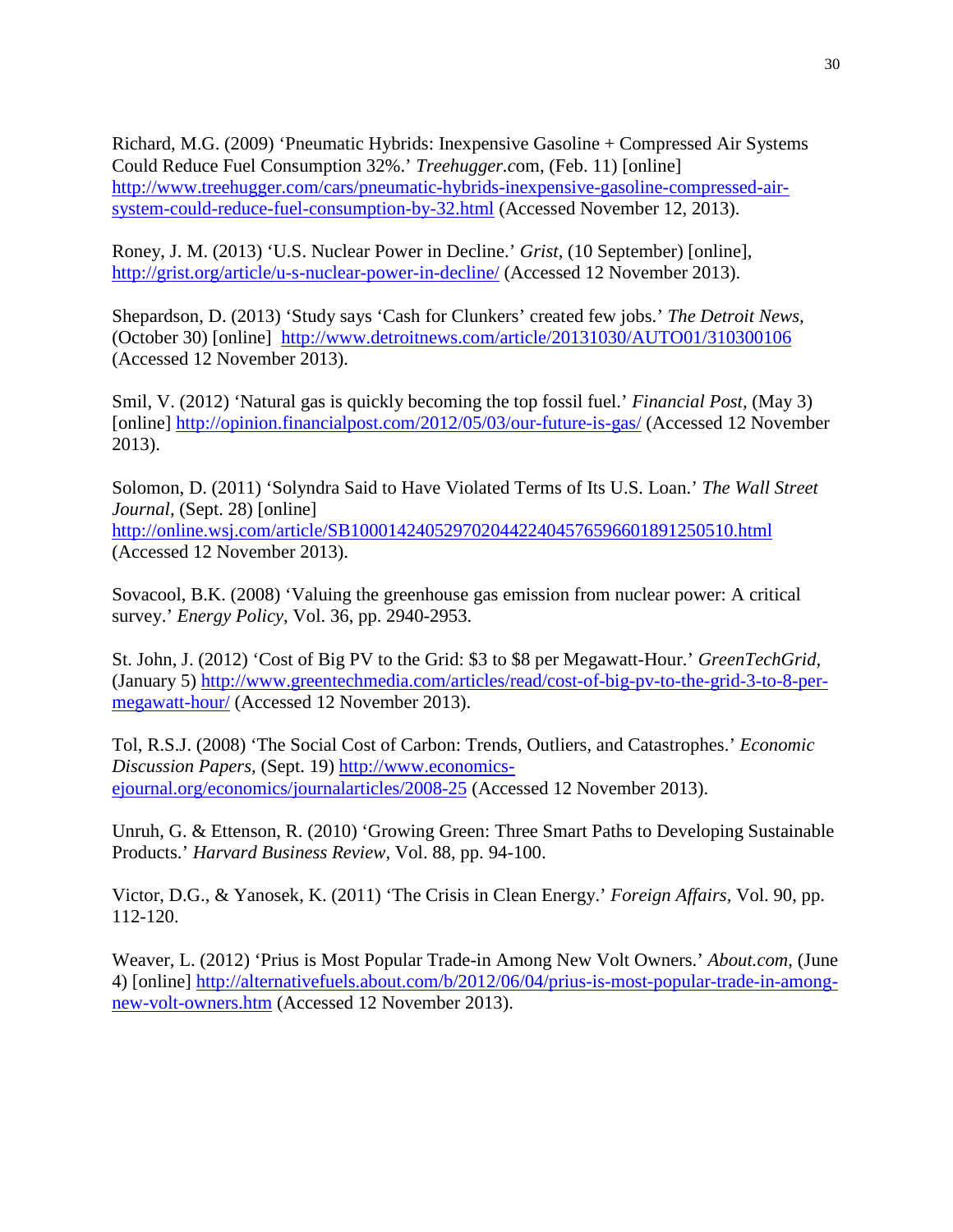## **Chevrolet Volt versus Alternatives**

| section        |                                          | V olt       | Prius    | Silverado | Cruze    |
|----------------|------------------------------------------|-------------|----------|-----------|----------|
| $\mathbf{1}$   | 2012 Global Sales                        | 31,400      | 389,932  | 683,849   | 784,014  |
|                | 2013 U.S. Sales Index                    | 100         | 624      | 2,958     | 1,128    |
| $\overline{2}$ | U.S. Retail Price                        | \$34,145    | \$22,000 | \$44,690  | \$19,680 |
|                | U.S. Invoice Price                       | \$32,745    | \$20,900 | \$41,338  | \$18,873 |
|                | Dealer Profit %                          | 4.1%        | 5.0%     | 7.5%      | 4.1%     |
|                | EPA Mixed MPG                            | 149.0       | 49.7     | 16.7      | 33.0     |
|                | Fuel Requirement                         | premium     | regular  | regular   | regular  |
| 3              | FuelPrice (2013 US. Avg)                 | \$3.82      | \$3.50   | \$3.50    | \$3.50   |
| 4              | Annual Insurance                         | \$1,158     | \$1,409  | \$1,263   | \$1,124  |
|                | 5 year Resale Value                      | \$24,106    | \$14,058 | \$17,921  | \$12,261 |
|                | Vehicle Weight (lbs)                     | 3,781       | 3,011    | 5,027     | 3,042    |
| 5              | Development Cost per unit                | \$8,835     | \$711    | \$406     | \$354    |
|                | Manufacturing Cost per unit              | \$26,271    | \$18,365 | \$30,461  | \$15,750 |
|                | Profit Goalper unit                      | \$1,672     | \$833    | \$2,400   | \$964    |
|                | Manufacturer Profit per unit             | $-$ \$4,033 | \$991    | \$8,071   | \$1,805  |
| 6              | Holding Cost per Unit                    | \$224       | \$143    | \$282     | \$129    |
|                | Dealer Profit per unit                   | \$1,176     | \$957    | \$3,070   | \$676    |
| 7              | CO2 tons 1st owner 7,500 miles per year  | 29          | 30       | 56        | 29       |
|                | CO2 tons lifetime 7,500 miles per year   | 46          | 46       | 99        | 51       |
|                | CO2 tons 1st owner 15,000 miles per year | 32          | 38       | 77        | 40       |
|                | CO2 tons lifetime 15,000 miles per year  | 51          | 53       | 118       | 61       |

Section Notes: (1): global and U.S. sales data from the Gasnier (2013) – Silverado data includes identical GMC Sierra sales. (2): Price, profit margin, fuel economy and fuel type data from Yahoo.auto.com (2013), EPA mixed fuel economy based on 55% city and 45% highway driving. (3) fuel price data from EIA: http://www.eia.gov/petroleum/gasdiesel/. (4) insurance, resale, weight data from Yahoo.auto.com. (5) development cost, manufacturing cost, profit goal, unit profit from Olson (2013) with updates from Bennett (2013). (6) holding cost and dealer profits from Olson (2013). (7) CO2 emissions from Olson (2013) and based on EPA estimates (Paster 2007).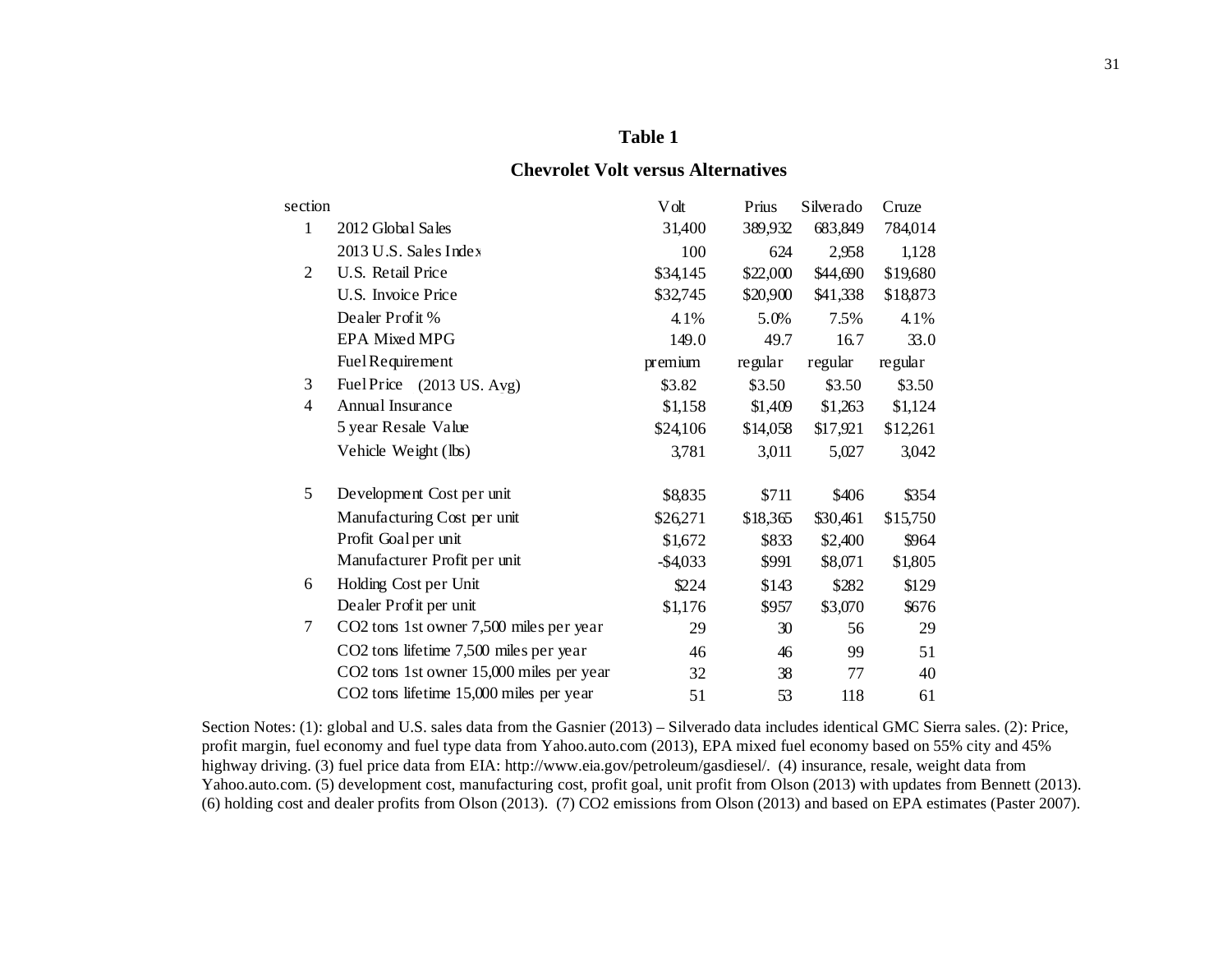## **Chevrolet Volt GIVC Results**

|                |                                                    | Volt vs.     | Volt vs.    | Volt vs.     | Volt vs.     |
|----------------|----------------------------------------------------|--------------|-------------|--------------|--------------|
| section        |                                                    | Prius        | Silverado   | Cruze        | Cruze $2010$ |
| 1              | Relative Mfg. Profit per unit                      | $-$ \$5,024  | $-$12,104$  | $-$ \$5,838  | $-$10,177$   |
| 2              | Relative Dealer Profit per unit                    | \$219        | $-$1,894$   | \$500        | \$739        |
| 3              | Relative 1st Owner Profit 7,500 miles per year     | $-$12,706$   | \$721       | $-$16,290$   | $-$16,266$   |
| 3              | Relative 1st Owner Profit 15,000 miles per year    | $-$11,233$   | \$6,763     | $-$15,874$   | $-$15,829$   |
| $\overline{4}$ | Overall Results 7,500 miles per year               | $-$17,511$   | $-$13,277$  | $-$ \$21,628 | $-$ \$25,472 |
|                | Overall Results w./govt. aid 7,500 miles per year  | $-$ \$8,417  | $-$ \$2,712 | $-$12,534$   | $-$15,972$   |
|                | Overall Results 15,000 miles per year              | $-$16,038$   | $-\$7,235$  | $-$ \$21,212 | $-$ \$25,035 |
|                | Overall Results w./govt. aid 15,000 miles per year | $-$ \$6,944  | \$3,330     | $-$12,118$   | $-$ \$15,535 |
| 5              | CO2 tons 1st owner 7,500 miles per year            | $-1$         | $-27$       | $\mathbf{0}$ | $\Omega$     |
|                | CO2 tons lifetime 7,500 miles per year             | $\mathbf{0}$ | $-53$       | $-5$         | $-5$         |
|                | CO2 tons 1st owner 15,000 miles per year           | $-6$         | -45         | $-8$         | $-8$         |
|                | CO2 tons lifetime 15,000 miles per year            | $-2$         | -67         | $-10$        | $-10$        |
| 6              | Cost per CO2 ton 1st owner 7,500 miles per year    | \$17,511     | \$492       | infinity     | infinity     |
|                | Cost per CO2 ton lifetime 7,500 miles per year     | infinity     | $-11$       | \$4,877      | \$5,692      |
|                | Cost per CO2 ton 1st owner 15,000 miles per year   | \$2,673      | \$161       | \$2,652      | \$3,129      |
|                | Cost per CO2 ton lifetime 15,000 miles per year    | \$7,967      | $-$ \$138   | \$2,397      | \$2,811      |

Notes: Negative column values indicate Volt deficit vs. alternative. (Section 1): manufacturer profit = (Volt – alternative) from section 5 in table 1. (Section 2) distributor profit = (Volt – alternative) from section 6 in table 1. (Section 3) owner profit = (Volt – alternative) and based on discounted cost of car purchase, fuel use, insurance costs, and resale value at end of 5 years at either 7,500 or 15,000 miles per year and assuming achievement of EPA fuel economy and based on Olson (2013). (Section 4) overall results are sum of sections 1 to 3, overall results after govt. supports include GM and electric vehicle federal government subsidies from Gantert (2011). (Section 5) emission results = (Volt – alternative) from section 7 in table 1. (Section 6) Cost per CO2 equivalent ton reduction =  $((1/\text{section 5 value})$ \*section 4 value without govt. supports).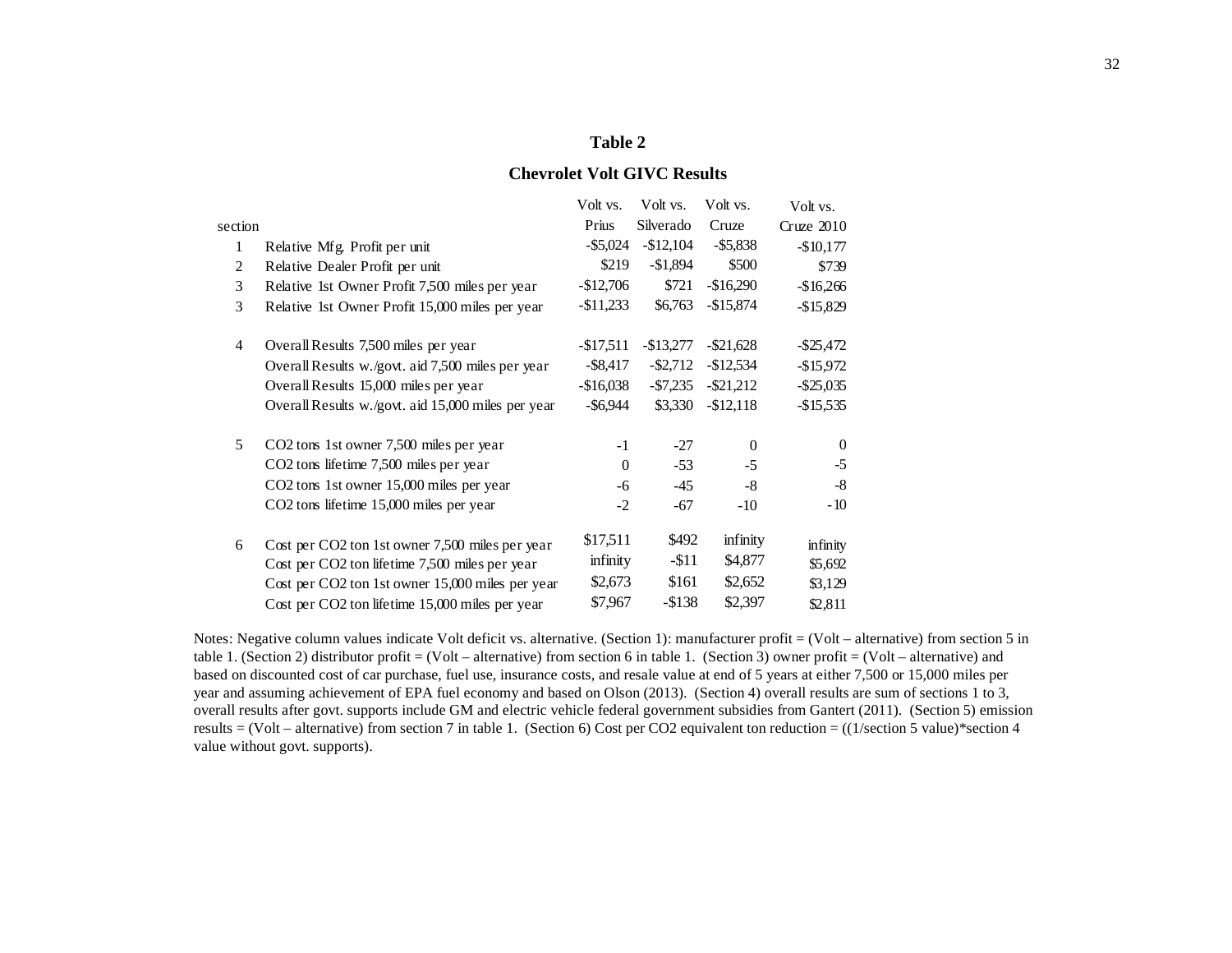## **PV Solar versus Alternatives**

|                |                                                            | PV          | Nuclear | Coal    | Natural |
|----------------|------------------------------------------------------------|-------------|---------|---------|---------|
| section        |                                                            | Solar       |         |         | Gas     |
| 1              | 2010 Global Share of Electricity Production                | 0.81%       | 13%     | 40%     | 22%     |
|                | 2011 U.S. Share of Electricty Production                   | 1.00%       | 19%     | 42%     | 25%     |
|                | 2040 U.S. Share of Electricty Production                   | 1.80%       | 17%     | 35%     | 30%     |
| 2              | Manufacturer Profit Margins                                | $0.0\%$     | 15.0%   | 15.0%   | 15.0%   |
| 3              | U.S. Retail Price per MWh                                  | \$98.61     | \$98.61 | \$98.61 | \$98.61 |
|                | Cost of power generation per MWh                           | \$152.70    | \$50.00 | \$50.00 | \$63.10 |
|                | Cost of backup power per MWh                               | \$4.00      |         |         |         |
| 4              | Distributor profit per MWh                                 | $-$ \$58.09 | \$48.61 | \$48.61 | \$35.51 |
| 5              | Green program fee per MWh                                  | \$17.50     | \$0.00  | \$0.00  | \$0.00  |
| 6              | Govt. support value per MWh                                | \$24.34     | \$1.59  | \$0.44  | \$0.25  |
| $\overline{7}$ | CO <sub>2</sub> equivalent emission tons per MWh best case | 0.030       | 0.100   | 0.770   | 0.390   |
|                | CO2 equivalent emission tons per MWh mid-point case        | 0.125       | 0.115   | 0.944   | 0.415   |
|                | CO2 equivalent emission tons per MWh worst case            | 0.220       | 0.130   | 1.117   | 0.440   |

Section Notes: (1): source data is from the EIA (2010,2012). (2): manufacturer profit margin from Olson (2014). (3) retail price and cost of power generation from EIA 2012, backup power cost estimate from St. John (2012). (4) distributor profit based on formula: U.S. retail price - (cost of power generation + cost of backup power). (5) source for green power subscription fee based on Environmental Leader (2010). (6) govt. subsidy source: EIA (2012). (7) sources for CO2 emissions are LCA studies by Lenzen (2008) and Sovacool (2008).